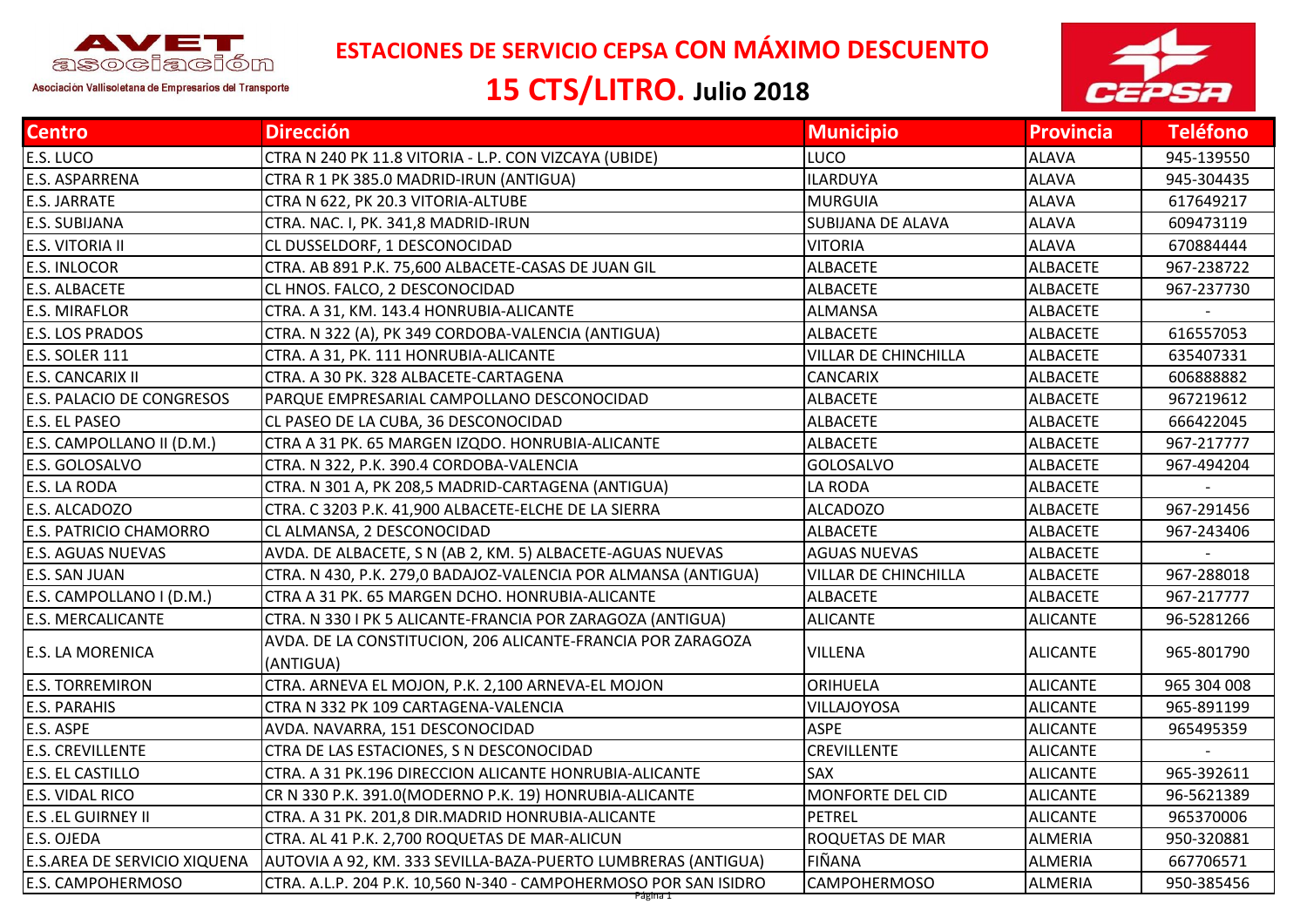| <b>E.S. EL PILAR OVERA</b>        | CR A 334 P.K. 86,935 A-92 (BAZA) - N-340 (HUERCAL-OVERA)               | HUERCAL OVERA                   | <b>ALMERIA</b>  | 950137695       |
|-----------------------------------|------------------------------------------------------------------------|---------------------------------|-----------------|-----------------|
| <b>E.S. HUERCAL OVERA</b>         | CTRA. N 340 P.K. 543,3 CADIZ-BARCELONA                                 | <b>HUERCAL OVERA</b>            | <b>ALMERIA</b>  | 950-135146      |
| E.S. BAYYANA                      | CTRA N 340 PK 111.5 CADIZ-BARCELONA (ANTIGUA)                          | <b>ALMERIA</b>                  | <b>ALMERIA</b>  | 951-273270      |
| <b>E.S. ALMERIMAR</b>             | CTRA. DE ALMERIMAR, S N DESCONOCIDAD                                   | <b>EL EJIDO</b>                 | <b>ALMERIA</b>  | 640223596       |
| E.S. EL REAL                      | CL VENTE VACIO PARC A 1 P.IND. EL REAL CADIZ-BARCELONA                 | <b>ANTAS</b>                    | <b>ALMERIA</b>  | 950459079       |
| <b>E.S. AREASUR</b>               | AUTOVIA A 7, PK. 391 CADIZ-BARCELONA                                   | <b>ADRA</b>                     | <b>ALMERIA</b>  | 950568056       |
| <b>E.S. LA MORENA</b>             | CTRA. NAC. 340, KM. 560, 1 CADIZ-BARCELONA (ANTIGUA)                   | <b>HUERCAL OVERA</b>            | <b>ALMERIA</b>  | 693803914       |
| <b>E.S. COSTA ANDARAX</b>         | PARQUE COMERCIAL LOS NARANJOS DESCONOCIDAD                             | HUERCAL DE ALMERIA              | ALMERIA         |                 |
| E.S. GADOR                        | CTRA. N 324 P.K. 319,500 CORDOBA-ALMERIA POR JAEN                      | <b>GADOR</b>                    | <b>ALMERIA</b>  | 950122879       |
| <b>E.S. ROQUETAS DE MAR</b>       | CR LA MOJONERA P.K. 3,5 BERJA-ROQUETAS DE MAR                          | <b>ROQUETAS DE MAR</b>          | <b>ALMERIA</b>  | 950-324088      |
| <b>E.S. INDALO LAS LOMAS</b>      | CTRA. NAC. 340A, PK 444 CADIZ-BARCELONA (ANTIGUA)                      | <b>ALMERIA</b>                  | <b>ALMERIA</b>  | 645955439       |
| E.S. SAN ISIDRO                   | CR N 340, P.K. 555 CADIZ-BARCELONA (ANTIGUA)                           | <b>HUERCAL OVERA</b>            | <b>ALMERIA</b>  | 600559169       |
| E.S. CATUXO I                     | CTRA N 634, PK 548.5 SAN SEBASTIAN-SANTIAGO DE COMPOSTELA              | TAPIA DE CASARIEGO              | <b>ASTURIAS</b> | 985-623768      |
| <b>E.S. INFIESTO</b>              | CL COVADONGA, 37 SAN SEBASTIAN-SANTIAGO DE COMPOSTELA (ANTIGUA) PILOÑA |                                 | <b>ASTURIAS</b> | 629253435       |
| E.S. SUPESA-POLA DE LENA          | CTRA N 630 PK 414.0 GIJON-SEVILLA                                      | POLA DE LENA                    | <b>ASTURIAS</b> | 985-492554      |
| <b>E.S. EL PUENTE</b>             | CTRA. N 634 P.K. 431 SAN SEBASTIAN-SANTIAGO DE COMPOSTELA              | <b>GRADO</b>                    | <b>ASTURIAS</b> | 985-750172*     |
| <b>E.S. SERVICADARIO</b>          | CTRA. AS 15 P.K. 50,4 N-634 (CORNEYANA) - L.P. CON LEON                | <b>CANGAS DE NARCEA</b>         | <b>ASTURIAS</b> | 985-5812752     |
| E.S. JOVE                         | AVDA. PRINCIPE DE ASTURIAS, 78 DESCONOCIDAD                            | <b>GIJON</b>                    | <b>ASTURIAS</b> | 985320770       |
| E.S. LA RIA                       | AV CONDE DE GUADALHORCE, 69 DESCONOCIDAD                               | <b>AVILES</b>                   | <b>ASTURIAS</b> | 98-5573551      |
| <b>E.S. LA FELGUERA</b>           | AV. LA REGUERA, S N DESCONOCIDAD                                       | LANGREO                         | <b>ASTURIAS</b> | 985682451       |
| <b>E.S. LA CHALANA</b>            | CTRA. DE VIELLA, S N GRANADA-EL CASTRO POR FRESNEDA                    | <b>SIERO</b>                    | <b>ASTURIAS</b> | 629253435       |
| E.S.NAVIA                         | POLIGONO DE SALCEDO, 2 SAN SEBASTIAN-SANTIAGO DE COMPOSTELA            | <b>NAVIA</b>                    | <b>ASTURIAS</b> |                 |
| <b>E.S. NORA CARBURANTES</b>      | AVDA. DE OVIEDO, POL.IND.LA BARREDA S N DESCONOCIDAD                   | NOREÑA                          | <b>ASTURIAS</b> | 985743415/0553  |
| <b>E.S. ROCES</b>                 | AVDA DE ROCES DESCONOCIDAD                                             | <b>GIJON</b>                    | <b>ASTURIAS</b> | 629111188       |
| <b>E.S. PRENDES</b>               | CTRA. NAC. 632, KM. 78,8 GIJON-AVILES                                  | <b>CARREÑO</b>                  | <b>ASTURIAS</b> | 600483355       |
| E.S. CATUXO II                    | CTRA N 634, PK 548.5 SAN SEBASTIAN-SANTIAGO DE COMPOSTELA              | TAPIA DE CASARIEGO              | <b>ASTURIAS</b> |                 |
| <b>E.S. SONSOLES</b>              | CTRA. DE BURGOHONDO, PK. 1,100 TOLEDO-VALLADOLID                       | <b>AVILA</b>                    | <b>AVILA</b>    | 649977807       |
| E.S. ADANERO I (D.M.)             | CR N 6 P.K. 111 MARGEN DERECHO MADRID-LA CORUÑA                        | <b>ADANERO</b>                  | <b>AVILA</b>    | 920-307054      |
| <b>E.S. LA COLILLA</b>            | CR N 110 P.K. 261,500 SORIA-PLASENCIA                                  | LA COLILLA                      | <b>AVILA</b>    | 920-220031      |
| <b>E.S. MORENO MUÑOZ</b>          | CR N 110 P.K. 253 SORIA-PLASENCIA                                      | <b>AVILA</b>                    | <b>AVILA</b>    | 920-220031      |
| E.S. MORENO MUÑOZ E HIJOS         | CTRA. N 110 PK. 253 SORIA-PLASENCIA                                    | <b>AVILA</b>                    | <b>AVILA</b>    |                 |
| E.S. ADANERO II (D.M.)            | CR N 6 P.K. 111 MARGEN IZQUIERDO MADRID-LA CORUÑA                      | ADANERO                         | <b>AVILA</b>    | 920-307054      |
| JU.S. POSTE BARCARROTA            | CTRA. N 435 P.K. 47 BADAJOZ-HUELVA                                     | <b>BARCARROTA</b>               | <b>BADAJOZ</b>  | 924-736136/6202 |
| E.S. MARINITO                     | CTRA. EX 209, P.K. 37,5 BADAJOZ-MERIDA POR MONTIJO                     | <b>MONTIJO</b>                  | <b>BADAJOZ</b>  | 924-454858      |
| <b>E.S. RAIGADA VALDIVIA</b>      | CTRA. N 430 P.K. 120 BADAJOZ-VALENCIA POR ALMANSA                      | VALDIVIA                        | <b>BADAJOZ</b>  | 606938444       |
| <b>E.S. GASERNAV</b>              | CR N 430 P.K. 153,700 BADAJOZ-VALENCIA POR ALMANSA                     | CASAS DE DON PEDRO              | <b>BADAJOZ</b>  | 924-864660      |
| <b>E.S. FIERROIL</b>              | AUTOVIA A 66 PK. 657 GIJON-SEVILLA                                     | VILLAFRANCA DE LOS BARROS       | <b>BADAJOZ</b>  | 615999286       |
| E.S. CALZADILLA DE LOS BARROS     | AUTOVIA A 66 PK. 694 GIJON-SEVILLA                                     | <b>CALZADILLA DE LOS BARROS</b> | <b>BADAJOZ</b>  | 924.14.92.82    |
| <b>E.S. LLANOS DE EXTREMADURA</b> | CTRA.SEVILLA KM.648 GIJON-SEVILLA                                      | ALMENDRALEJO                    | <b>BADAJOZ</b>  | 924-670835      |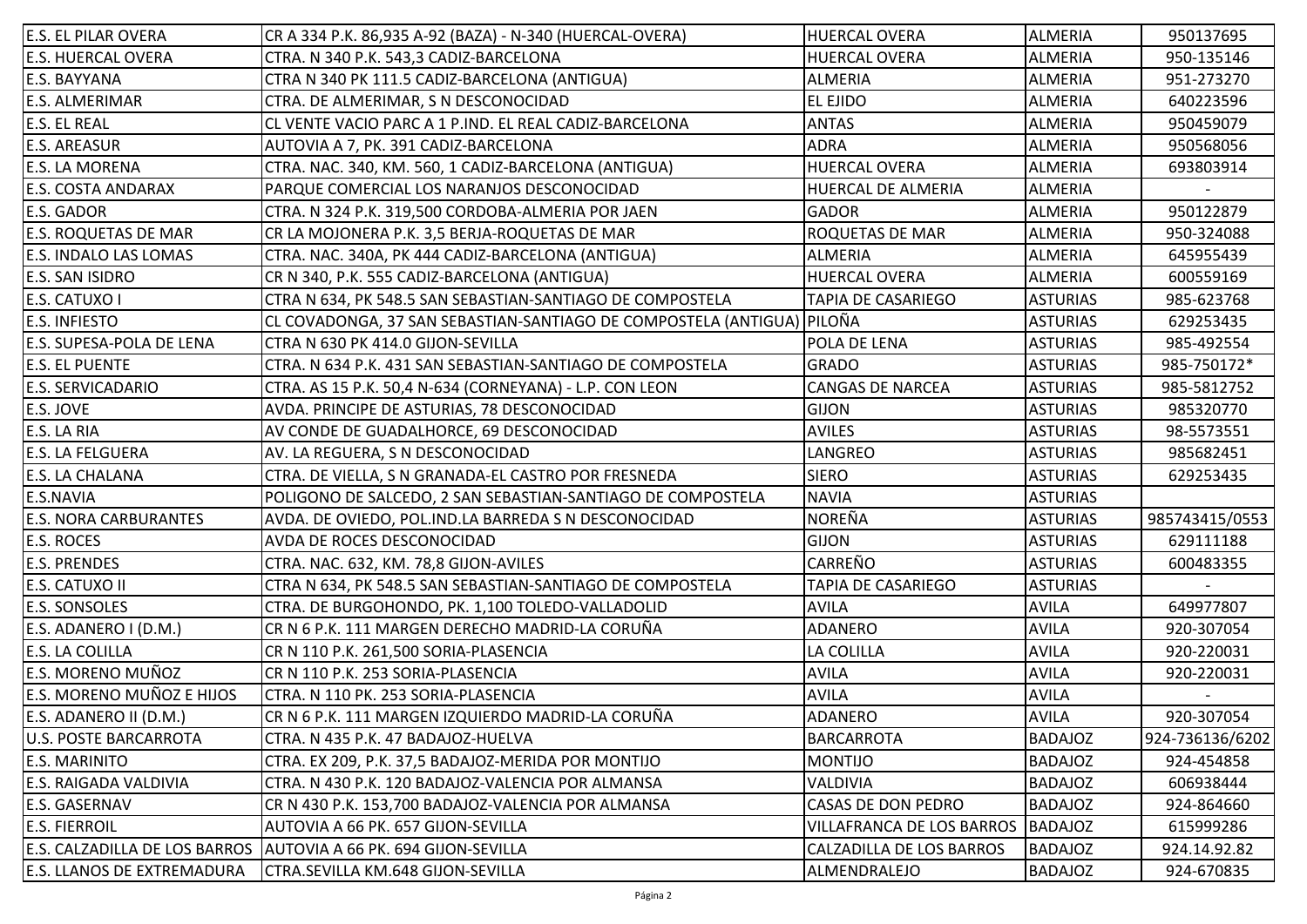| <b>E.S. EL CRUCE DE USAGRE</b>                | CTRA.BADAJOZ GRANADA P.K. 97 BADAJOZ-GRANADA                                           | <b>USAGRE</b>                | <b>BADAJOZ</b>   | 924585127       |
|-----------------------------------------------|----------------------------------------------------------------------------------------|------------------------------|------------------|-----------------|
| E.S. GURB                                     | EIX TRANSVERSAL LLEIDA GIRONA PK 174,5 LERIDA-GERONA (EJE<br>TRANSVERSAL)              | <b>GURB</b>                  | <b>BARCELONA</b> | 93-8853923      |
| <b>E.S. GURB II</b>                           | CTRA. EIX TRANSVERSAL C 25, P.K. 175 LERIDA-GERONA (EJE TRANSVERSAL)                   | <b>GURB</b>                  | <b>BARCELONA</b> |                 |
| <b>E.S. GORNAL</b>                            | CTRA. N 340 PK. 1196.525 CADIZ-BARCELONA                                               | <b>CASTELLET Y GORNAL</b>    | <b>BARCELONA</b> | 977168742       |
| E.S. BASEVA                                   | PGNO.IND.LA FERRERIA, S N DESCONOCIDAD                                                 | <b>MONCADA Y REIXACH</b>     | <b>BARCELONA</b> | 93-5752452      |
|                                               | CTRA. NAC. 620A, KM. 32,3 BURGOS-PORTUGAL POR SALAMANCA                                | <b>VILLAQUIRAN DE LOS</b>    |                  |                 |
| E.S. VILLAQUIRAN                              | (ANTIGUA)                                                                              | <b>INFANTES</b>              | <b>BURGOS</b>    | 947161353       |
| <b>E.S. ACEQUES</b>                           | CTRA. N 122 P.K. 278,160 ZARAGOZA-PORTUGAL                                             | CASTRILLO DE LA VEGA         | <b>BURGOS</b>    | 947-536192      |
| <b>E.S. TAMACA AUTOCENTRO</b>                 | POL.IND.AVD.LUIS MATEOS, 16 ZARAGOZA-PORTUGAL                                          | <b>ARANDA DE DUERO</b>       | <b>BURGOS</b>    | 947-546536      |
| E.S. MILAGROS                                 | CR A 1 P.K. 149,500 MADRID-BURGOS                                                      | <b>MILAGROS</b>              | <b>BURGOS</b>    | 947-500767      |
| E.S. CERRO                                    | CTRA. N 1, P.K. 214 MADRID-BURGOS                                                      | MADRIGALEJO DEL MONTE        | <b>BURGOS</b>    | 947173085       |
| <b>E.S. TUDANCA</b>                           | CR N I P.K.152,8 MADRID-BURGOS                                                         | <b>FUENTESPINA</b>           | <b>BURGOS</b>    | 947-506011      |
| E.S. VILLALONQUEJAR                           | CONDADO DE TREVIÑO, 30 DESCONOCIDAD                                                    | <b>BURGOS</b>                | <b>BURGOS</b>    | 947 27 33 65    |
| <b>E.S. TAMACA</b>                            | CR N I P.K. 146.600 MADRID-BURGOS                                                      | PARDILLA                     | <b>BURGOS</b>    | 947-500767      |
| <b>E.S. LA BRUJULA</b>                        | CR N I P.K. 259,500 MADRID-IRUN                                                        | MONASTERIO DE RODILLA        | <b>BURGOS</b>    | 947-430371      |
| E.S. NTRA.SRA.DE                              | CTRA. CC 204 P.K. 23,9 PLASENCIA-POZUELO DEL ZARZON                                    | <b>MONTEHERMOSO</b>          | <b>CACERES</b>   | 927-430071      |
| <b>E.S. LAS VEGAS</b>                         | CR C.511 P.K. 65,492 NAVALMORAL DE LA MATA - L.P. CON PORTUGAL POR<br><b>CORIA</b>     | <b>GALISTEO</b>              | <b>CACERES</b>   | 927 19 40 40 *  |
| <b>E.S.HNOS.CORDERO BERMEJO</b>               | CTRA. CC 523 P.K. 5.6 N-521 (MALPARTIDA DE CACERES) - EX-117 (EMBALSE<br>DE ALCANTARA) | <b>ARROYO DE LA LUZ</b>      | <b>CACERES</b>   | 927-270008      |
| E.S. LA CASAREÑA                              | CM VECINAL CACERES CASAR DE CACERES PK 8 SOLLANA-PILAR DE LA<br><b>HORADADA</b>        | <b>CASAR DE CACERES</b>      | <b>CACERES</b>   | 927-291661/0584 |
| E.S. ALMARAZ                                  | AUTOVIA A V KM. 193,800 MADRID-FRONTERA PORTUGUESA (BADAJOZ)                           | <b>ALMARAZ</b>               | <b>CACERES</b>   | 630986803       |
| E.S. TRUJILLO I (D.M.)                        | CTRA. N V, P.K. 245,2 FORTUNA-MOLINA DE SEGURA                                         | <b>TRUJILLO</b>              | <b>CACERES</b>   | 927-338428/30   |
| E.S. TRUJILLO II (D.M.)                       | CTRA. N V, P.K. 244,5 MADRID-FRONTERA PORTUGUESA (BADAJOZ)                             | <b>TRUJILLO</b>              | <b>CACERES</b>   |                 |
| E.S. ALDEANUEVA                               | CTRA. A 66 PK. 436.44 GIJON-SEVILLA                                                    | ALDEANUEVA DEL CAMINO        | <b>CACERES</b>   |                 |
| <b>E.S. TRUJILLO</b>                          | CTRA. R E, PK. 251.70 MADRID-BADAJOZ (ANTIGUA)                                         | <b>TRUJILLO</b>              | <b>CACERES</b>   | 678397589       |
| <b>U.S. MANUEL GUERRERO</b><br><b>SANCHEZ</b> | JOSE ANTONIO PRIMO DE RIVERA, 25 DESCONOCIDAD                                          | <b>MEDINA SIDONIA</b>        | <b>CADIZ</b>     | 956-411035      |
| E.S. CAÑADA ANCHA                             | CTRA. N IV P.K. 632 MADRID-CADIZ                                                       | JEREZ DE LA FRONTERA         | CADIZ            | 956 185 133     |
| E.S. LA PALMOSA                               | CR 440 PK.57 JEREZ LOS BARRIOS APD.45 JEREZ DE LA FRONTERA-LOS<br><b>BARRIOS</b>       | <b>ALCALA DE LOS GAZULES</b> | <b>CADIZ</b>     | 956-413212      |
| <b>E.S. ROMPEOLAS</b>                         | CL PUERTO REAL, S N DESCONOCIDAD                                                       | CADIZ                        | CADIZ            | 956-283715      |
| E.S. LA JARA                                  | CR C 441 P.K. 67,1 JEREZ DE LA FRONTERA-CHIPIONA                                       | <b>CHIPIONA</b>              | CADIZ            | 956-374602      |
| E.S. PUERTO BAHIA DE<br><b>ALGECIRAS</b>      | AVDA. GAITAN AYALA, S N DESCONOCIDAD                                                   | <b>ALGECIRAS</b>             | <b>CADIZ</b>     | 676707363       |
| E.S. GUADACORTE I                             | CTRA. N 340 P.K. 110,8 DIRECCION MADRID CADIZ-BARCELONA                                | <b>LOS BARRIOS</b>           | <b>CADIZ</b>     | 956-677202      |
| E.S. GUADACORTE II                            | CTRA. N 340 P.K. 110,8 DIRECCION MADRID CADIZ-BARCELONA                                | <b>LOS BARRIOS</b>           | <b>CADIZ</b>     | 956-677202      |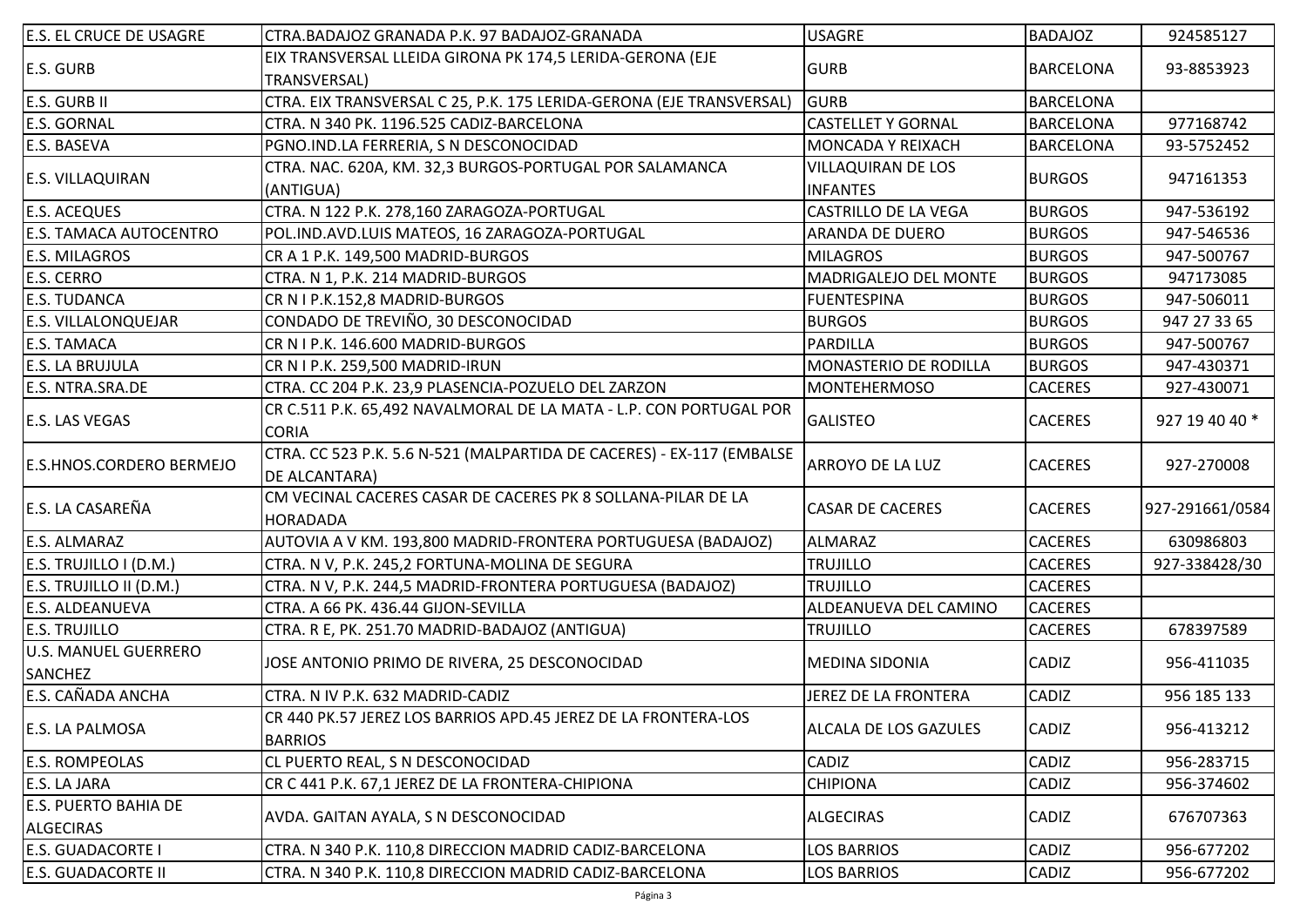| <b>E.S. SAN ROQUE</b>                 | CTRA N 634 PK 232.0 SAN SEBASTIAN-SANTIAGO DE COMPOSTELA                          | TORRELAVEGA                       | <b>CANTABRIA</b>   | 942-881066/4268 |
|---------------------------------------|-----------------------------------------------------------------------------------|-----------------------------------|--------------------|-----------------|
| <b>E.S. ANERO</b>                     | CTRA. SV 4303 P.K. 1,5 Bº LA SOTA BILBAO-SANTANDER / TORRELAVEGA-<br><b>GIJON</b> | <b>ANERO</b>                      | <b>CANTABRIA</b>   | 942 507297      |
| <b>E.S. CRESMAR</b>                   | AUTOVIA A 8, KM. 234 BILBAO-SANTANDER / TORRELAVEGA-GIJON                         | <b>HELGUERA DE REOCIN</b>         | <b>CANTABRIA</b>   | 942821077       |
| E.S. REVILLA S-30                     | Bº LA CALVA, 16 Autovía Ronda de la Bahía de Santander                            | <b>REVILLA DE CAMARGO</b>         | <b>CANTABRIA</b>   | 639793380       |
| E.S. GAVISA                           | CTRA. C 232, P.K. 3.0 GRAO DE CASTELLON-L.P. CON TERUEL POR ONDA                  | <b>CASTELLON DE LA PLANA</b>      | CASTELLON          | 964-220598      |
| E.S. ONDA 1                           | AVDA. MEDITERRANI, 34 ALDEASECA DE LA FRONTERA-CANTALAPIEDRA                      | <b>ONDA</b>                       | CASTELLON          | 964/602461      |
| <b>E.S. BARRACAS</b>                  | CTRA N 234 PK 60.3 SAGUNTO-BURGOS                                                 | <b>BARRACAS</b>                   | <b>CASTELLON</b>   | 964-121005/064  |
| <b>E.S. VERDERA</b>                   | CTRA. N 340 P.K. 142.2 CADIZ-BARCELONA                                            | <b>VINAROZ</b>                    | <b>CASTELLON</b>   | 964-401504      |
| E.S. TIERCAS (D.M.)                   | CTRA. N 340, PK. 963,7 CADIZ-BARCELONA                                            | ALQUERIAS DEL NIÑO                | CASTELLON          | 964511588       |
| E.S. JOSE M.BUENO ANDREU              | CTRA. CS 6011 P.K. 1,200 ALMENARA-VALL DE UXO                                     | ALMENARA                          | <b>CASTELLON</b>   | 96-2623452      |
| <b>E.S. SOS</b>                       | CTRA N 340 PK 63.3 CADIZ-BARCELONA                                                | <b>CASTELLON DE LA PLANA</b>      | <b>CASTELLON</b>   | 964-217829      |
| <b>E.S. FRAVIFE</b>                   | CTRA. CV 20 P.K. 2.3 GRAO DE CASTELLON-L.P. CON TERUEL POR ONDA                   | <b>VILLARREAL DE LOS INFANTES</b> | <b>CASTELLON</b>   | 964511783 *     |
| <b>E.S. MARKOLE</b>                   | CTRA. N 340, P.K. 950 CADIZ-BARCELONA                                             | <b>CHILCHES</b>                   | CASTELLON          | 964 584000      |
| <b>E.S. GAVISA PUERTO</b>             | MUELLE SERRANO LLOBERAS PUERTO CASTELLON DESCONOCIDAD                             | CASTELLON DE LA PLANA             | <b>CASTELLON</b>   | 964-22 05 98    |
| E.S. EL CAM                           | CTRA. N 340 PK. 1027 CADIZ-BARCELONA                                              | <b>ALCALA DE CHIVERT</b>          | CASTELLON          | 964410670       |
| E.S.CRISTO DE LA MISERICORDIA         | CTRA. CIUDAD REAL VLADEPEÑAS, PK. 4,7 PORZUNA - ALMANSA                           | <b>MIGUELTURRA</b>                | <b>CIUDAD REAL</b> | 926-241145      |
| <b>E.S. FRANCISCO MOLINA</b>          | CTRA. N IV P.K. 178,800 MADRID-CADIZ                                              | <b>MEMBRILLA</b>                  | <b>CIUDAD REAL</b> | 926-696001      |
| <b>E.S. DAIMIEL</b>                   | CTRA. NAC. 420, KM. 236,6 CORDOBA-TARRAGONA POR CUENCA                            | <b>DAIMIEL</b>                    | <b>CIUDAD REAL</b> | 688917611       |
| E.S. BECARES                          | CTRA. NAC. 430, PK. 305 BADAJOZ-VALENCIA POR ALMANSA                              | <b>CIUDAD REAL</b>                | <b>CIUDAD REAL</b> | 926216260       |
| E.S. EL HIDALGO                       | CR N IV P.K. 193,500 MADRID-CADIZ                                                 | VALDEPEÑAS                        | <b>CIUDAD REAL</b> | 926-312314      |
| E.S. LA PURISIMA                      | CR N IV KM. 220 MADRID-CADIZ                                                      | <b>SANTA CRUZ DE MUDELA</b>       | <b>CIUDAD REAL</b> | 926-331360      |
| <b>E.S. CONSUMAL</b>                  | AVDA. DE LOS VINOS, 2 CORDOBA-TARRAGONA POR CUENCA                                | ALCAZAR DE SAN JUAN               | <b>CIUDAD REAL</b> |                 |
| E.S. CARBURANTES SAN ISIDRO           | PASEO SAN ISIDRO, 14 DESCONOCIDAD                                                 | <b>TOMELLOSO</b>                  | <b>CIUDAD REAL</b> |                 |
| E.S. LA ESTRELLA                      | CR C 415, PK 2,300 PORZUNA - ALMANSA                                              | <b>MIGUELTURRA</b>                | <b>CIUDAD REAL</b> | 630-876789      |
| E.S. ALAMEDA DE CERVERA               | CTRA. C 400 P.K. 114,800 TOLEDO - N-430 (MUNERA)                                  | ALAMEDA DE CERVERA                | <b>CIUDAD REAL</b> | 926-582066      |
| E.S. LAS TABLAS                       | PASEO DEL RIO, S N CORDOBA-TARRAGONA POR CUENCA (ANTIGUA)                         | <b>DAIMIEL</b>                    | <b>CIUDAD REAL</b> | 926851550       |
| E.S. CARBURANTES SAN ISIDRO           | CTRA. NAC. 401, PK. 164,8 MADRID-CIUDAD REAL (ANTIGUA)                            | <b>MALAGON</b>                    | <b>CIUDAD REAL</b> | 630876789       |
| <b>E.S. ARROYO DE LA MIEL</b>         | CTRA. R 4 P.K. 405 MADRID-CADIZ (ANTIGUA)                                         | <b>CORDOBA</b>                    | <b>CORDOBA</b>     | 957-294130      |
| E.S. MESEGO                           | CR R 4 P.K. 424.0 MADRID-CADIZ (ANTIGUA)                                          | <b>ALDEA QUINTANA</b>             | <b>CORDOBA</b>     | 957-306 118     |
| E.S. LA MEZQUITA                      | CTRA. N IV P.K. 393,524 MADRID-CADIZ                                              | <b>CORDOBA</b>                    | <b>CORDOBA</b>     | 957-306118      |
| <b>E.S. EL BERROCAL</b>               | CTRA N 331 P.K. 95.5 CORDOBA-MALAGA                                               | BENAMEJI                          | <b>CORDOBA</b>     | 656877013       |
| <b>E.S. TARANCON -MANZANARES</b>      |                                                                                   |                                   |                    |                 |
| <b>RUIZ</b>                           | CTRA. NAC. III, PK. 82 MADRID-VALENCIA                                            | TARANCON                          | <b>CUENCA</b>      | 969320800       |
| E.S. AREA 77 (II)                     | AUTOVIA LEVANTE A 3 PK. 77 MARG.IZQ MADRID-VALENCIA                               | <b>BELINCHON</b>                  | <b>CUENCA</b>      |                 |
| E.S. AREA 77 (I)                      | AUTOVIA LEVANTE A 3 PK. 77 MARG. DCHO. MADRID-VALENCIA                            | <b>BELINCHON</b>                  | <b>CUENCA</b>      |                 |
| <b>E.S. HNOS.BENITO HUETE</b>         | CTRA. CU 211 PK 26 HUETE-VILLALBA DEL REY                                         | <b>VILLALBA DEL REY</b>           | <b>CUENCA</b>      | 969-370043      |
| E.S. SAN ROQUE CASTILLO<br>GARCIMUÑOZ | CR N III AUTOV.DE LEVANTE P.K. 161 MADRID-VALENCIA                                | CASTILLO DE GARCIMUÑOZ            | <b>CUENCA</b>      | 969-292015      |
|                                       |                                                                                   |                                   |                    |                 |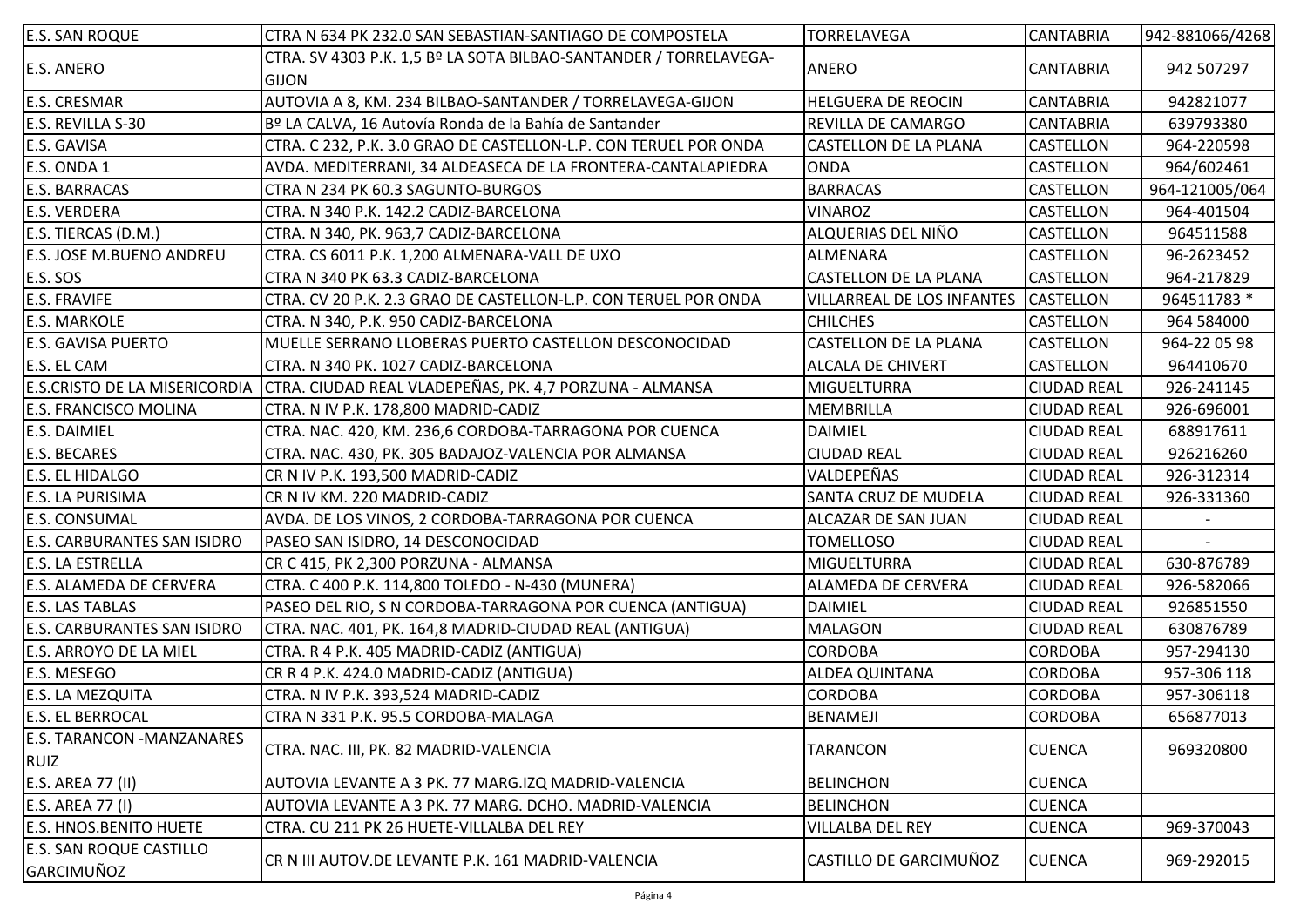| E.S. CASTILLO DE GARCIMUÑOZ       | CTRA. N III P.K. 162,080 MADRID-VALENCIA                           | CASTILLO DE GARCIMUÑOZ       | <b>CUENCA</b>    | 969-292490     |
|-----------------------------------|--------------------------------------------------------------------|------------------------------|------------------|----------------|
| E.S. LASERNA TRIVIÑO              | CTRA. MADRID VALENCIA, P.K. 167,5 MADRID-VALENCIA                  | <b>HONRUBIA</b>              | <b>CUENCA</b>    | 969 29 20 15*  |
| <b>E.S. CASTILLEJO DE INIESTA</b> | AUTOVIA A 3, KM. 224 (DIR. VALENCIA) MADRID-VALENCIA               | <b>CASTILLEJO DE INIESTA</b> | <b>CUENCA</b>    | 962-312124/9   |
| <b>E.S. CERVERA OIL</b>           | CTRA. A 3 MADRID VALENCIA, PK, 141,5 MADRID-VALENCIA               | CERVERA DEL LLANO            | <b>CUENCA</b>    | 667776124      |
| <b>E.S. VERGES</b>                | CTRA. C 31, P.K. 357,8 SANTA CRISTINA D'ARO-FIGUERES               | <b>VERGES</b>                | <b>GERONA</b>    | 972-780134     |
| <b>E.S. ELF-LA JUNQUERA</b>       | CR UNIDIRECCIONAL DE ADUANAS N II MADRID-BARCELONA-LA JUNQUERA     | LA JUNQUERA                  | <b>GERONA</b>    | 972-555311     |
| <b>E.S. CURRO VARGAS</b>          | PUENTE TOLEDANO S N DESCONOCIDAD                                   | <b>MOTRIL</b>                | <b>GRANADA</b>   | 958-600222     |
| <b>E.S. DARRO</b>                 | CTRA. A 308, PK. 26.600 CORDOBA-ALMERIA POR JAEN                   | <b>DARRO</b>                 | <b>GRANADA</b>   | 958345292      |
| <b>E.S. RIO FARDES</b>            | AUTOVIA A 92 SEVILLA BAZA, PK. 284,8 SEVILLA-BAZA-PUERTO LUMBRERAS | PURULLENA                    | <b>GRANADA</b>   | 639763763      |
| <b>E.S. MERCAGRANADA</b>          | CR N 432 P.K. 431 C.MERCAGRANADA BADAJOZ-GRANADA                   | <b>ATARFE</b>                | <b>GRANADA</b>   | 958-289806     |
| <b>E.S. VENTA DEL SOL</b>         | CTRA N 342 PK 176.6 JEREZ DE LA FRONTERA-AGUILAS                   | <b>BAZA</b>                  | <b>GRANADA</b>   | 958700385      |
| <b>E.S. SANTA AMALIA</b>          | CTRA. N 432 P.K. 429 BADAJOZ-GRANADA                               | <b>ATARFE</b>                | <b>GRANADA</b>   | 958-438759     |
| <b>E.S. LA PALMA</b>              | CTRA. N 342 P.K. 500,100 SEVILLA-BAZA-PUERTO LUMBRERAS             | LOJA                         | <b>GRANADA</b>   | 958-313802     |
| <b>E.S. GUADIX NORTE</b>          | AUTOVIA A 92, PK. 292 GUADIX-PUERTO LUMBRERAS                      | <b>GUADIX</b>                | <b>GRANADA</b>   | 639763763      |
| E.S. LEÑAS EL PELAO               | CTRA. A 92 N 341,6 GUADIX-PUERTO LUMBRERAS                         | <b>BAZA</b>                  | <b>GRANADA</b>   |                |
| <b>E.S. CURRO VARGAS III</b>      | AUTOVIA GR 14. PK. 0 PAGO DE PARAUTA DESCONOCIDAD                  | <b>MOTRIL</b>                | <b>GRANADA</b>   | 680789104      |
| <b>E.S. MUCHO MOTRIL</b>          | CTRA. N 340 P.K. 11,100 CADIZ-BARCELONA                            | <b>CARCHUNA</b>              | <b>GRANADA</b>   | 958-623226     |
| <b>E.S. SAN MIGUEL</b>            | CR N 432 P.K.425 BADAJOZ-GRANADA                                   | PINOS PUENTE                 | <b>GRANADA</b>   | 958-450177     |
| <b>E.S. MOTRIL</b>                | CTRA. N 323, P.K. 193.0 BAILEN-MOTRIL                              | <b>MOTRIL</b>                | <b>GRANADA</b>   | 958-600340     |
| <b>E.S. ILLORA</b>                | CR C 222 P.K. 0,7 (ILLORA GRANADA) ILLORA-GRANADA                  | <b>ILLORA</b>                | <b>GRANADA</b>   | 958463056      |
| E.S. CARO                         | CTRA. N 342 A 92 P.K. 329,600 SEVILLA-BAZA-PUERTO LUMBRERAS        | <b>DARRO</b>                 | <b>GRANADA</b>   | 958680031      |
| <b>E.S. ALTO CAMPOO</b>           | CL JULIAN BESTEIRO, 28 DESCONOCIDAD                                | <b>GUADALAJARA</b>           | GUADALAJARA      | 915618368      |
| <b>E.S. AREA 112</b>              | CTRA. N II, P.K. 112 MADRID-BARCELONA-LA JUNQUERA                  | <b>ALGORA</b>                | GUADALAJARA      | 616928524      |
| <b>U.S. POSTE LEGAZPIA</b>        | CTRA. LEGAZPI OÑATE DESCONOCIDAD                                   | LEGAZPIA                     | <b>GUIPUZCOA</b> | 943-734219     |
| <b>E.S. IRUN</b>                  | CTRA R 1 PK 480.5 MADRID-IRUN                                      | <b>IRUN</b>                  | <b>GUIPUZCOA</b> | 943-638412     |
| <b>E.S. NARRONDO</b>              | CTRA. N 634, P.K. 29,7 SAN SEBASTIAN-SANTIAGO DE COMPOSTELA        | ZUMAYA                       | <b>GUIPUZCOA</b> | 943-861082     |
| <b>E.S. ETXEGARATE</b>            | CTRA. N I PK. 406 MADRID-BURGOS                                    | <b>IDIAZABAL</b>             | <b>GUIPUZCOA</b> | 943187810      |
| <b>E.S. BILLABONA</b>             | CTRA. A 1, PK. 443 MARGEN IZQUIERDO MADRID-BURGOS                  | <b>VILLABONA</b>             | <b>GUIPUZCOA</b> | 943693079      |
| E.S. ITZIAR I                     | AUTOPISTA A 8, KM. 55 BEHOBIA-BILBAO                               | <b>ICIAR</b>                 | <b>GUIPUZCOA</b> | 670884444      |
| E.S. ITZIAR II                    | AUTOPISTA A 8, KM. 55 BEHOBIA-BILBAO                               | <b>ICIAR</b>                 | <b>GUIPUZCOA</b> | 670884444      |
| E.S. ALOSNO                       | CTRA CC 443, PK. 27,600 GIBRALEON-ROSAL DE LA FRONTERA             | <b>ALOSNO</b>                | <b>HUELVA</b>    | 673297286      |
| <b>E.S. A-49 TRIGUEROS I</b>      | AUTOVIA A 49, PK. 70,3 SEVILLA-AYAMONTE                            | <b>TRIGUEROS</b>             | <b>HUELVA</b>    |                |
| <b>E.S. A-49 TRIGUEROS II</b>     | CTRA. A 49 PK. 70.3 SEVILLA-AYAMONTE                               | TRIGUEROS                    | <b>HUELVA</b>    | 959356363      |
| <b>E.S. PABLO RADA</b>            |                                                                    |                              |                  |                |
| COMBUSTIBLES, S.L.                | AVDA. DE ANDALUCIA, S N DESCONOCIDAD                               | <b>HUELVA</b>                | <b>HUELVA</b>    | 929262974      |
| <b>E.S. BALLOBAR</b>              | CTRA FRAGA HUESCA A 131, KM. 16 FRAGA-HUESCA                       | <b>BALLOBAR</b>              | <b>HUESCA</b>    | 974461400      |
| E.S. GASOLINERAS BERNAD, S.L.     | CTRA. DE FRAGA A MONZON A 1234 PK.12 FRAGA-MONZON                  | ZAIDIN                       | <b>HUESCA</b>    | 974461026      |
| <b>E.S. CASTEJON DEL PUENTE</b>   | CTRA. N 240, P.K. 149,500 TARRAGONA-GALDAKAO                       | <b>CASTEJON DEL PUENTE</b>   | <b>HUESCA</b>    | 974 40 38 17 * |
| <b>E.S. CANFRANC</b>              | CTRA. N 330, PK. 664 ALICANTE-FRANCIA POR ZARAGOZA                 | <b>CANFRANC- ESTACION</b>    | <b>HUESCA</b>    | 696424622      |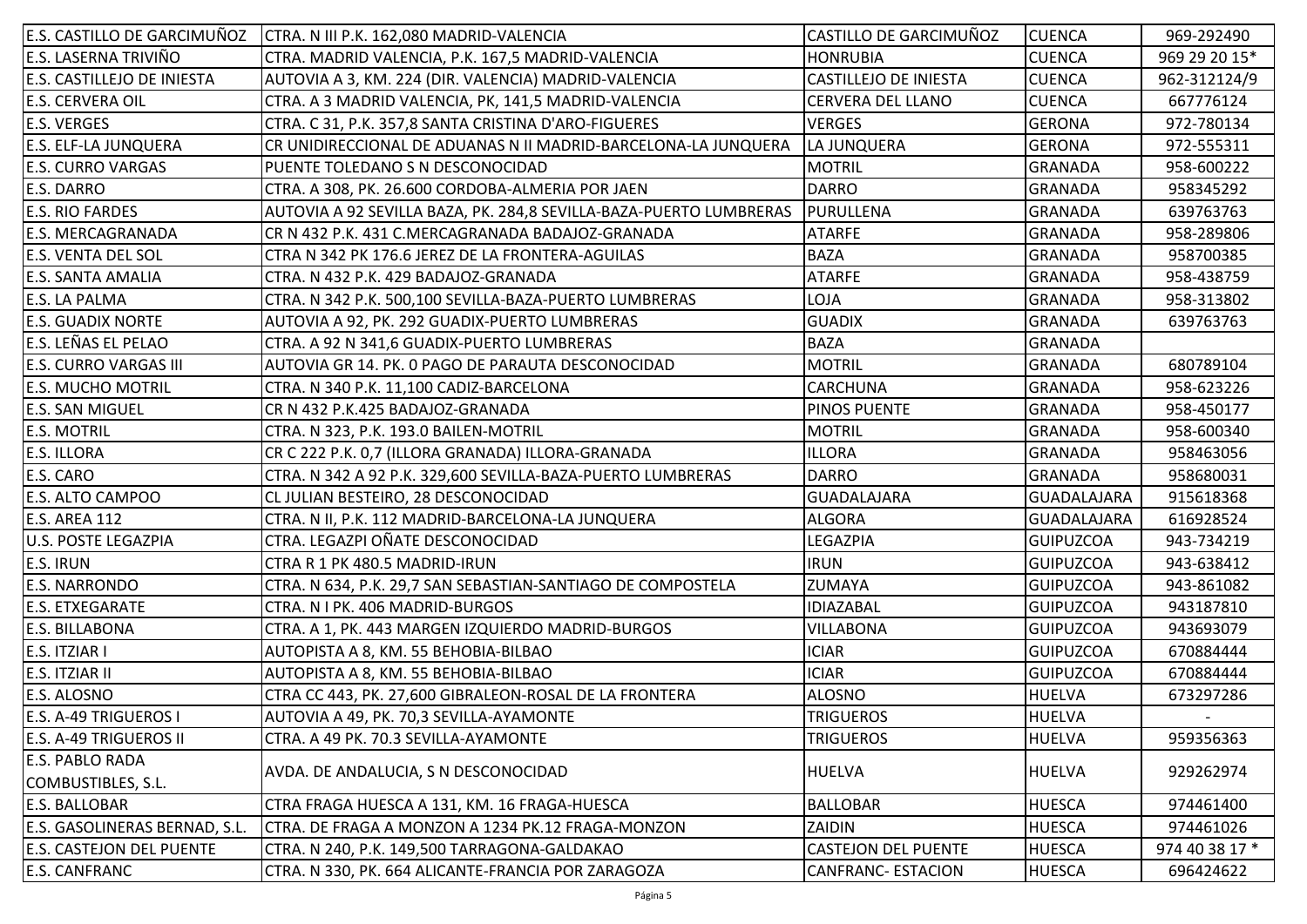| <b>E.S.PORTAL DE SERRABLO</b>  | CTRA. N 330, P.K. 616.700 ALICANTE-FRANCIA POR ZARAGOZA                                       | <b>HOSTAL DE IPIES</b>     | <b>HUESCA</b> | 974496913     |
|--------------------------------|-----------------------------------------------------------------------------------------------|----------------------------|---------------|---------------|
| E.S. AINSA                     | AV PIRENAICA, 14 N-123 (ENATE) - FRANCIA POR AINSA                                            | <b>AINSA</b>               | <b>HUESCA</b> | 974-500006    |
| E.S.SENA                       | CTRA. FRAGA A HUESCA A 131, PK. 40,800 FRAGA-HUESCA                                           | <b>SENA</b>                | <b>HUESCA</b> | 620971775     |
| E.S. EL PASO II(D.M.)          | CTRA N IV PK.294 (CADIZ MADRID) MADRID-CADIZ (ANTIGUA)                                        | <b>BAILEN</b>              | <b>JAEN</b>   | 953-670302    |
| <b>E.S. EL OLIVO</b>           | CTRA N 323 PK 32.0 BAILEN-MOTRIL (ANTIGUA)                                                    | <b>JAEN</b>                | <b>JAEN</b>   | 953281041     |
| <b>E.S. LA ZARZUELA</b>        | CTRA A 6100 BAÑOS LINARES, PK. 40,300 LINARES-BAÑOS DE LA ENCINA                              | <b>LINARES</b>             | <b>JAEN</b>   | 616567224     |
| <b>E.S. ANDUJAR II</b>         | CTRA R 4 PK 316.7 MADRID-CADIZ                                                                | <b>ANDUJAR</b>             | <b>JAEN</b>   | 953-507942    |
| <b>E.S. SAN ANTONIO</b>        | CTRA. LINARES ORCERA (C 3210), OK. 48,2 N-322 BEAS DE SEGURA - LINARES SANTISTEBAN DEL PUERTO |                            | <b>JAEN</b>   | 636985151     |
| <b>E.S. RIO GORDILLO</b>       | CTRA. A 316, PK. 65 UBEDA-ALCAUDETE                                                           | TORREDELCAMPO              | <b>JAEN</b>   | 636985151     |
| <b>U.S. LOS ANGELES GAS</b>    | AV ALFEREZ PROVISIONAL, 10 DESCONOCIDAD                                                       | LA CORUÑA                  | LA CORUÑA     | 981509999     |
| <b>E.S. PONTEVEA</b>           | CTRA. C 541 P.K. 12,800 SANTIAGO DE COMPOSTELA-CARBALLINO                                     | <b>TEO</b>                 | LA CORUÑA     | 981809049 *   |
| <b>E.S. MELLID</b>             | CTRA. C 547 P.K. 560.0 AVDA.DE LUGO,S N. LUGO-SANTIAGO DE                                     | <b>MELLID</b>              | LA CORUÑA     | 981-506250    |
| <b>E.S. ESTASER A SILVA</b>    | CL XAQUIN LORENZO, 28 30 SANTA COMBA-LA SILVA                                                 | <b>CERCEDA</b>             | LA CORUÑA     | 981-692428    |
| <b>E.S. OS CARBALLOS</b>       | CTRA. OS CARBALLOS NARZOA, P.K. 53 LA CORUÑA-TUY                                              | <b>OROSO</b>               | LA CORUÑA     | 981680606     |
| <b>E.S. XALLAS</b>             | LG. CERDEIRAS, S N SANTA COMBA-PORTUGALETE                                                    | <b>SANTA COMBA</b>         | LA CORUÑA     | 981509999     |
| <b>E.S. GARLOU</b>             | CTRA. C 550 P.K. 53 CEE - PADRON                                                              | <b>BOIRO</b>               | LA CORUÑA     | 981 844471    |
| <b>E.S. VILLA DE NOYA</b>      | CL SAN BERNARDO, S N NOYA- SANTIAGO DE COMPOSTELA                                             | <b>NOYA</b>                | LA CORUÑA     | 981-823 415*  |
| <b>E.S.ESCLAVITUD - PADRON</b> | CTRA N 550, PK 76,400 LA CORUÑA-TUY                                                           | <b>ESCLAVITUD</b>          | LA CORUÑA     | 981-803251    |
| E.S. GASOLEOS MONTAÑA S.L.     | C 552 PK 58,56 LA CORUÑA-FINISTERRE                                                           | <b>BAYO</b>                | LA CORUÑA     |               |
| <b>E.S. MAQUINARIA REY</b>     | CTRA. N VI, P.K. 580,2 DESCONOCIDAD                                                           | <b>BERGONDO</b>            | LA CORUÑA     | -981.79.57.13 |
| <b>E.S. COMPOSTELA</b>         | RUA DO AMIO, PARC.32 POL.IND.COSTA VELLA DESCONOCIDAD                                         | SANTIAGO DE COMPOSTELA     | LA CORUÑA     | 981 887458    |
| <b>E.S. CERQUEDA</b>           | AVDA. MALPICA, 66 68 CARBALLO-MALPICA DE BERGANTIÑOS                                          | CARBALLO                   | LA CORUÑA     | 608388927     |
| <b>E.S. ALVEDRO</b>            | CTRA. NAC. 550, PK 9,4 LA CORUÑA-TUY                                                          | <b>CULLEREDO</b>           | LA CORUÑA     | 981 650 251   |
| <b>E.S. SAN MATEO</b>          | CTRA. AC 116 PK. 5.7 FERROL-MEIRAS-VALDOVIÑO                                                  | <b>NARON</b>               | LA CORUÑA     | 981-485000    |
| <b>E.S. ABEGONDO</b>           | CTRA C 542 PK 10.0 BETANZOS-MESON DO BENTO                                                    | ABEGONDO                   | LA CORUÑA     | 981-673044    |
| <b>E.S. DISTGASOLEO</b>        | CTRA. N VI P.K. 596 MADRID-LA CORUÑA                                                          | <b>OLEIROS</b>             | LA CORUÑA     | 981.55.51.66  |
| <b>E.S. ESPIRITU SANTO</b>     | CTRA. N VI, P.K. 582 MADRID-LA CORUÑA                                                         | SADA                       | LA CORUÑA     | 981-611637    |
| <b>E.S. OLEIROS</b>            | CR LC 147 PK. 9.0 PERILLO-SADA                                                                | <b>OLEIROS</b>             | LA CORUÑA     | 981-610775    |
| <b>E.S. SAN CAMILO</b>         | CTRA N 232 PK 4,16 VINAROZ-SANTANDER                                                          | NAVARRETE                  | LA RIOJA      | 941-440422    |
| <b>E.S. BRIONES</b>            | CTRA. N 232, P.K. 441,4 VINAROZ-SANTANDER                                                     | <b>BRIONES</b>             | LA RIOJA      | 941301035     |
| <b>E.S. PLACIDO RIAÑO</b>      | CTRA. N 120 P.K. 43 LOGROÑO-VIGO (ANTIGUA)                                                    | <b>BAÑARES</b>             | LA RIOJA      | 941-340945    |
| <b>E.S. LOS ROSALES</b>        | CTRA R 6, PK 374,800 MADRID-LA CORUÑA                                                         | ALMAZCARA                  | <b>LEON</b>   | 663777445     |
| <b>E.S. GASOPETROL</b>         | CR C 621 MAYORGA ASTORGA, P.K. 50.4 MAYORGA-HOSPITAL DE ORBIGO                                | <b>URDIALES DEL PARAMO</b> | <b>LEON</b>   | 987373776     |
| <b>E.S. OTERICO</b>            | CRTA. LE 493 P.K. 43 RIOSCURO - LA MAGDALENA                                                  | RIELLO                     | LEON          | 987-580702    |
| <b>E.S. PUERTA DE ASTORGA</b>  | CTRA. ASTORGA A VAL S.LORENZO, P.K. 1,20 MADRID-LA CORUÑA                                     | <b>ASTORGA</b>             | LEON          | 987617066     |
| <b>E.S. LA VEGUILLA I</b>      | AUTOVIA A 231, P.K. 49 VALDEARGORFA - L.P. CON TARRAGONA                                      | SAHAGUN DE CAMPOS          | <b>LEON</b>   |               |
| <b>E.S. LA VEGUILLA II</b>     | AUTOVIA A 231, P.K. 49 (BURGOS A LEON) LEON-BURGOS                                            | SAHAGUN DE CAMPOS          | <b>LEON</b>   |               |
| <b>E.S. LA HACIENDA</b>        | AUTOVIA A 6, KM 303 MADRID-LA CORUÑA                                                          | LA BAÑEZA                  | LEON          | 987642364     |
| E.S.VILLAMANIN                 | CTRA. N 630 PK. 105.400 GIJON-SEVILLA                                                         | VILLAMANIN                 | <b>LEON</b>   | 987-598033    |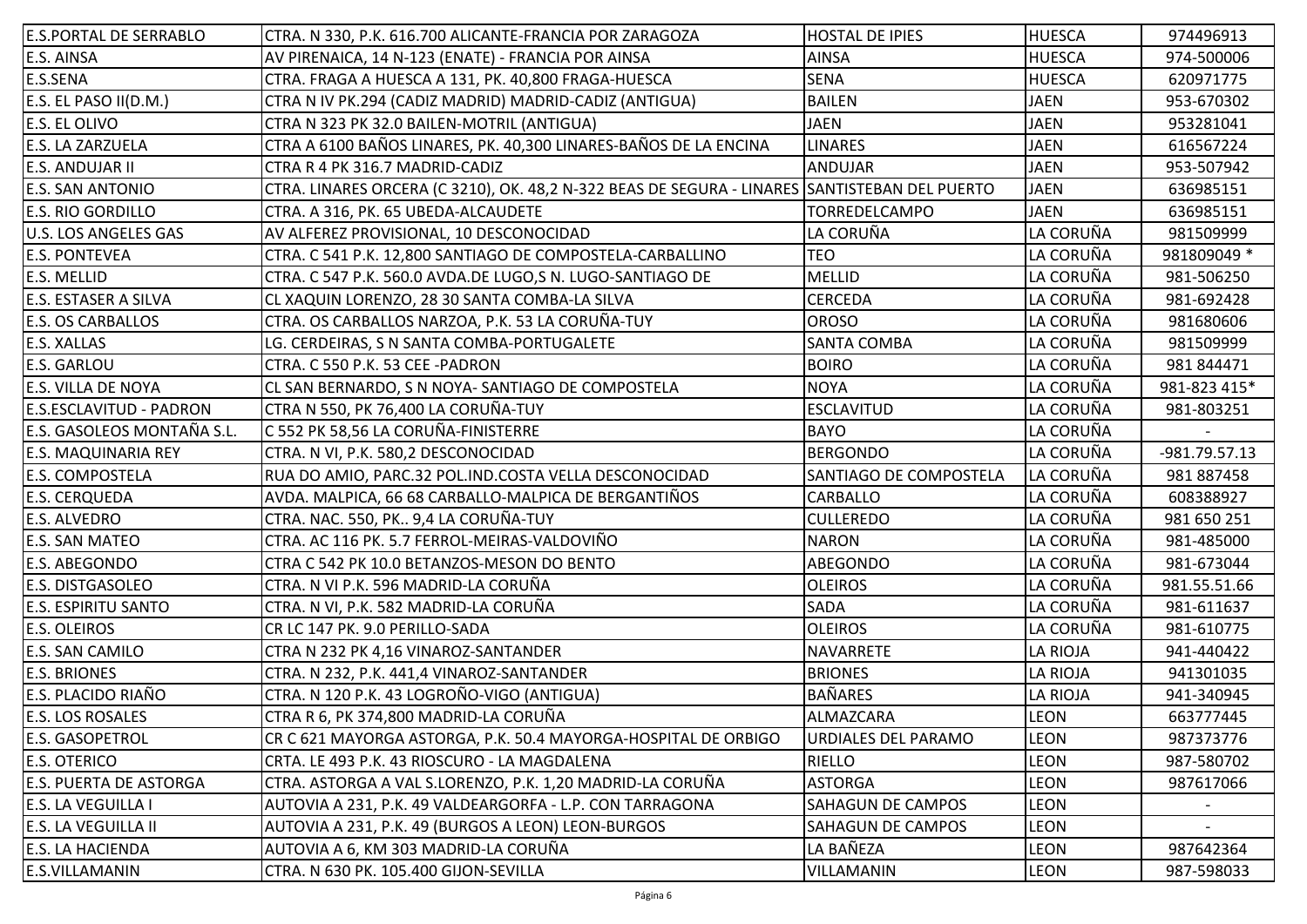| <b>E.S. LA HACIENDA</b>              | CTRA. N 6 P.K. 302,600 MADRID-LA CORUÑA (ANTIGUA)                 | LA BAÑEZA                     | <b>LEON</b>   | 649804152       |
|--------------------------------------|-------------------------------------------------------------------|-------------------------------|---------------|-----------------|
| <b>E.S. EL PASO HONROSO</b>          | CTRA. N 120 P.K. 335.3 LOGROÑO-VIGO                               | <b>HOSPITAL DE ORBIGO</b>     | <b>LEON</b>   | 987-361010      |
| <b>E.S. DALMAU</b>                   | AV. DEL EJERCITO, 44 MADRID-BARCELONA-LA JUNQUERA                 | LERIDA                        | LERIDA        | 973267972       |
| <b>E.S. PONT DE SUERT</b>            | CR N 230 P.K. 124,700 LERIDA-FRANCIA                              | <b>EL PONT DE SUERT</b>       | LERIDA        | 973-691186      |
| <b>E.S. FONDARELLA</b>               | AUTOVIA A 2 PK. 485,120 MADRID-BARCELONA-LA JUNQUERA              | <b>FONDARELLA</b>             | LERIDA        | 973295238       |
| E.S. BAAS                            | CTRA. VILLALBA PARAXES, KM. 15 N-640 - LU-111 POR CASTRO          | <b>COSPEITO</b>               | <b>LUGO</b>   | 982502116       |
| <b>E.S. LAGAS DA MEIRA</b>           | CTRA. NAC. 640, P.K. 59,8 RIBADEO-VILLAGARCIA DE AROSA            | <b>MEIRA</b>                  | <b>LUGO</b>   | 98-2330126      |
| E.S. O CORGO I                       | AUTOVÍA A 6, KM 487 MADRID-LA CORUÑA                              | <b>CORGO</b>                  | <b>LUGO</b>   | 982300206       |
| E.S. O CORGO II                      | AUTOVÍA A 6, KM 487 MADRID-LA CORUÑA                              | <b>CORGO</b>                  | <b>LUGO</b>   | 982300208       |
| <b>E.S. CAFESTORE GUITIRIZ NORTE</b> | AUTOVIA A 6, PK. 538 MARG. DERECHO MADRID-LA CORUÑA               | <b>GUITIRIZ</b>               | <b>LUGO</b>   | 609875231       |
| <b>E.S. CAFESTORE GUITIRIZ SUR</b>   | AUTOVIA A 6, PK. 538 MARG. IZQUIERDO MADRID-LA CORUÑA             | <b>GUITIRIZ</b>               | <b>LUGO</b>   | 649875231       |
| E.S. CAMPOS                          | CTRA. N 540 P.K. 45.1 LUGO-ORENSE                                 | <b>TABOADA</b>                | <b>LUGO</b>   | 619264827       |
| E.S. A'RODA                          | CTRA. N 634 P.K. 603 SAN SEBASTIAN-SANTIAGO DE COMPOSTELA         | <b>GONTAN</b>                 | <b>LUGO</b>   | 982-508035      |
| <b>E.S. SAN SEBASTIAN DE LOS</b>     |                                                                   |                               |               |                 |
| <b>REYES</b>                         | CTRA. A 1, PK. 24,100 DIRECCION BURGOS MADRID-BURGOS              | SAN SEBASTIAN DE LOS REYES    | <b>MADRID</b> | 916570260       |
| E.S. GETAFE I                        | CTRA. MADRID TOLEDO, KM. 10 MADRID-TOLEDO                         | <b>GETAFE</b>                 | <b>MADRID</b> | 916951016       |
| E.S. LOS ANGELES I - GETAFE          |                                                                   |                               |               |                 |
| (D.M.)                               | AUTOV A 4 PK 14.3 MADRID-CADIZ                                    | <b>GETAFE</b>                 | <b>MADRID</b> | 91-6964159      |
| <b>LOS ANGELES H2H</b>               | AUTOV A 4 PK 14.3 MADRID-CADIZ                                    | <b>GETAFE</b>                 | <b>MADRID</b> | 91-6964159      |
| <b>E.S. SOMOSIERRA</b>               | CTRA.R 1, PK 92, 500 MADRID-BURGOS                                | SOMOSIERRA                    | <b>MADRID</b> | 91-8699032      |
| E.S. DISCO                           | CTRA. CORUÑA, KM. 11,6 MARGEN DERECHO MADRID-LA CORUÑA            | <b>MADRID</b>                 | <b>MADRID</b> | 913729522       |
| E.S. LOESSA I                        | CTRA. MADRID CADIZ KM, 12,5 MADRID-CADIZ                          | <b>GETAFE</b>                 | <b>MADRID</b> | 91 684 55 38    |
| <b>E.S. AUTOLYT</b>                  | CL LAS AGUILAS, 18 DESCONOCIDAD                                   | <b>PINTO</b>                  | <b>MADRID</b> | 620945912       |
| E.S. VILLECA II                      | AVDA. DE LA LENGUA ESPAÑOLA, S N LEGANES-VILLAVERDE               | <b>LEGANES</b>                | <b>MADRID</b> | 91-680 50 88    |
| <b>E.S. TORREJON DE VELASCO</b>      | CR M 404 P.K. 31 R-5 (NAVALCARNERO) - R-3 (VILLAREJO DE SALVANES) | TORREJON DE VELASCO           | <b>MADRID</b> | 91-8145082      |
| <b>E.S. PINTO</b>                    | CTRA. M 841, P.K. 3,5 PINTO-SAN MARTIN DE LA VEGA                 | <b>IPINTO</b>                 | <b>MADRID</b> | 916923608       |
| <b>E.S. PARACUELLOS</b>              | CL MIGUEL DE CERVANTES, 2 BARAJAS-FUENTE EL SAZ                   | PARACUELLOS DE JARAMA         | <b>MADRID</b> | 91 6580525      |
| <b>E.S. MONTERREAL</b>               | AVDA. FUENLABRADA, PK. 0.500 FUENLABRADA-GRIÑON                   | HUMANES DE MADRID             | <b>MADRID</b> | 649977807       |
|                                      | CTRA. M 208 ARGANDA VELILLA, KM. 3,800 LA POVEDA-MEJORADA DEL     |                               |               |                 |
| <b>E.S. VELILLA DE SAN ANTONIO</b>   | CAMPO POR VELILLA DE SAN ANTONIO                                  | <b>VELILLA DE SAN ANTONIO</b> | <b>MADRID</b> | 91.660.90.01    |
| E.S. EL CERRO DE LA CABAÑA I         | AUTOVIA A 3, KM. 7, 1 MARGEN DERECHO MADRID-VALENCIA              | <b>MADRID</b>                 | <b>MADRID</b> |                 |
| E.S. COSLADA 1                       | CL RIOJA, 23 DESCONOCIDAD                                         | COSLADA                       | <b>MADRID</b> | 91-6708446/8571 |
| E.S. NASSICA 365                     | CL RIO ODIEL, ESQUINA CL GUADALQUIVIR DESCONOCIDAD                | <b>GETAFE</b>                 | <b>MADRID</b> | 91 691 90 74    |
| <b>E.S. PERALES</b>                  | CTRA. N III PK. 43,320 MADRID-VALENCIA                            | PERALES DE TAJUÑA             | <b>MADRID</b> | 918755180/76    |
| E.S. DUALEZ 16                       | CTRA. M 404, PK. 4,950 R-5 (NAVALCARNERO) - R-3 (VILLAREJO DE     | <b>EL ALAMO</b>               | <b>MADRID</b> | 915618368       |
| <b>E.S. LA SERNA DEL MONTE</b>       | CTRA.NAC. I MADRID IRUN PK. 80,300 MADRID-BURGOS                  | LA SERNA DEL MONTE            | <b>MADRID</b> | 918681277       |
| <b>E.S. POLVORANCA</b>               | CARRETRA M 407, KM. 1,8 LEGANES-FUENLABRADA POR LA POLVORANCA     | <b>LEGANES</b>                | <b>MADRID</b> | 916081261       |
| <b>E.S. BERNARDA</b>                 | AVDA. CONSTITUCION, 225 DESCONOCIDAD                              | <b>TORREJON DE ARDOZ</b>      | <b>MADRID</b> |                 |
| E.S. ALCORCON                        | CL LAGUNA C V CTRA. LEGANÉS DESCONOCIDAD                          | <b>ALCORCON</b>               | <b>MADRID</b> | 699850820       |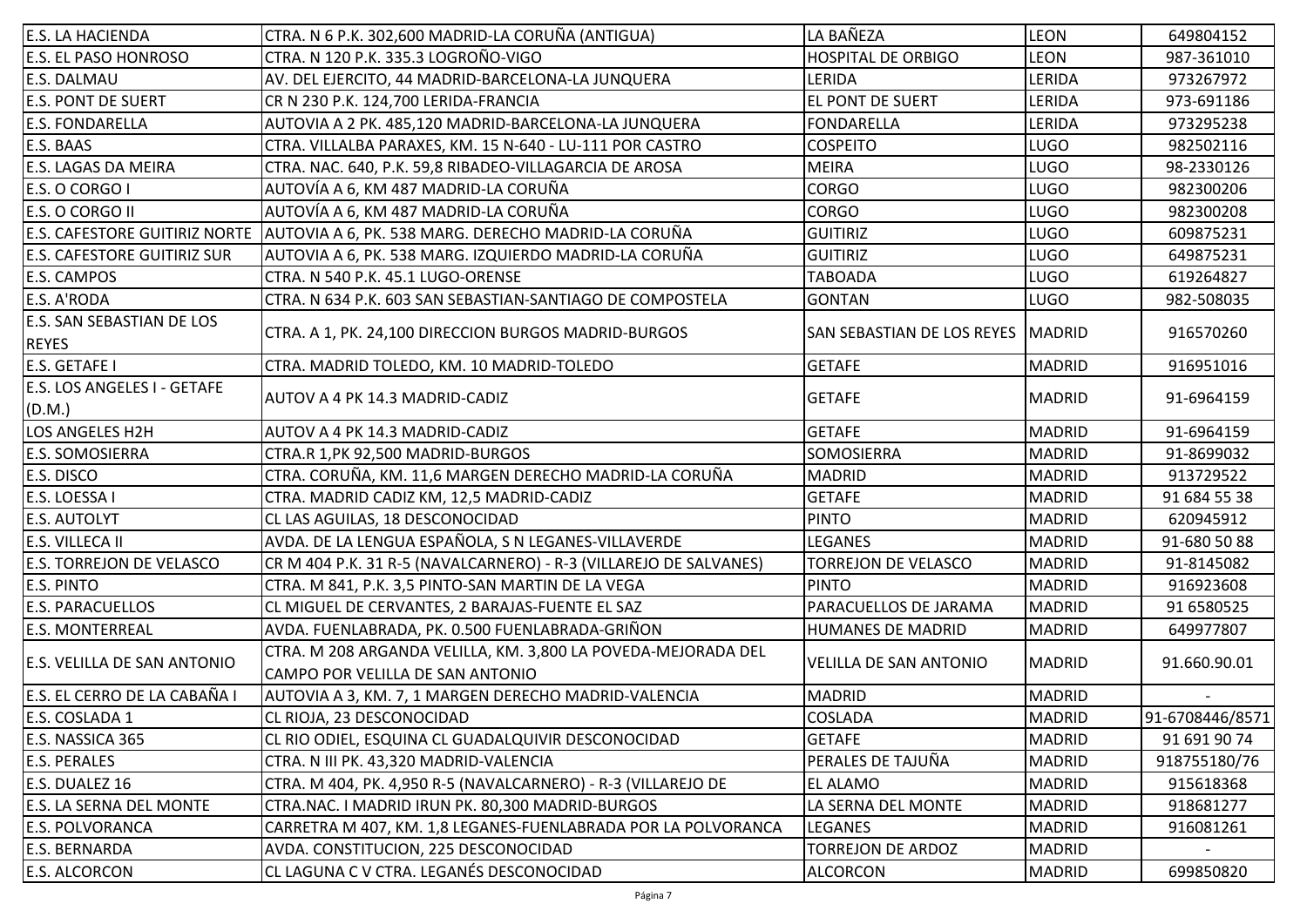| <b>U.S. SAN SEBASTIAN DE LOS</b><br><b>REYES</b> | CTRA A 1, KM. 24,100 MADRID-BURGOS                                                     | <b>SAN SEBASTIAN DE LOS REYES</b> | <b>MADRID</b>  | 916570260                |
|--------------------------------------------------|----------------------------------------------------------------------------------------|-----------------------------------|----------------|--------------------------|
| E.S. VALLECAS VILLAVERDE 365                     | CTRA. VALLECAS A VILLAVERDE, KM. 1,8 DESCONOCIDAD                                      | <b>MADRID</b>                     | <b>MADRID</b>  | 616286589                |
| <b>E.S. FUENTE EL SAZ</b>                        | CAMINO DE VALDETORRES, S N DESCONOCIDAD                                                | FUENTE EL SAZ DE JARAMA           | <b>MADRID</b>  | 667450164                |
| E.S. VILLECA I                                   | AVDA DE LA LENGUA ESPAÑOLA, 24 LEGANES-VILLAVERDE                                      | LEGANES                           | <b>MADRID</b>  | 91-688 88 88             |
| E.S. PETROLARANJUEZ                              | CTRA. N IV P.K. 47,4 MADRID-CADIZ                                                      | ARANJUEZ                          | <b>MADRID</b>  | 91-8921046               |
| <b>E.S. SAN MILLAN</b>                           | AV. DE FUENLABRADA, 30 FUENLABRADA - R-5 POR MORALEJA DE ENMEDIO MORALEJA DE ENMEDIO   |                                   | <b>MADRID</b>  | 91-6094727               |
| E.S. EL CERRO DE LA CABAÑA II                    | AUTOVIA A 3, KM. 7,1 MARGEN IZQUIERDO MADRID-VALENCIA                                  | <b>MADRID</b>                     | <b>MADRID</b>  |                          |
| E.S. GETAFE II                                   | CTRA. MADRID TOLEDO, KM. 10 MADRID-TOLEDO                                              | <b>GETAFE</b>                     | <b>MADRID</b>  | 683196907                |
| E.S. LOESSA II                                   | CTRA. MADRID CADIZ, KM. 12,5 MADRID-CADIZ                                              | <b>GETAFE</b>                     | <b>MADRID</b>  | 91 684 55 38             |
| <b>E.S. LOS ANGELES II - GETAFE</b><br>(D.M.)    | AUTOV A 4, PK. 14,3 MADRID-CADIZ                                                       | <b>GETAFE</b>                     | <b>MADRID</b>  | 916837587                |
| <b>U.S. POSTE BUITRAGO</b>                       | CR N I P.K. 76 MADRID-IRUN (ANTIGUA)                                                   | <b>BUITRAGO DEL LOZOYA</b>        | <b>MADRID</b>  | 91-8681519               |
| <b>E.S. LOS REMEDIOS</b>                         | AVD. ANDALUCIA, 55 MALAGA-ALORA                                                        | CARTAMA                           | <b>MALAGA</b>  | 952422238                |
| <b>E.S. HUMILLADERO I</b>                        | AUTOVIA A 92 P.K. 138,230 SEVILLA-BAZA-PUERTO LUMBRERAS                                | HUMILLADERO                       | <b>MALAGA</b>  | 952737528                |
| <b>E.S. HUMILLADERO II</b>                       | CR N 334 P.K. 138,230 SEVILLA-BAZA-PUERTO LUMBRERAS                                    | HUMILLADERO                       | <b>MALAGA</b>  | 9527373528               |
| E.S. SAN ISIDRO                                  | CTRA. A 352 P.K. 3,60 CASABERMEJA-TORRE DEL MAR                                        | <b>VELEZ-MALAGA</b>               | <b>MALAGA</b>  | 952-558704               |
| <b>E.S. LA VICTORIA</b>                          | CTRA. N 342 P.K. 177 JEREZ DE LA FRONTERA-AGUILAS                                      | ARCHIDONA                         | <b>MALAGA</b>  | 952-714383               |
| <b>E.S. SAN MIGUEL</b>                           | CTRA. A 357 PK. 50,05 CAMPILLOS-MALAGA                                                 | <b>CARTAMA</b>                    | <b>MALAGA</b>  | 952421478                |
| E.S. CASABERMEJA                                 | CTRA. N 331, P.K. 147,8 CORDOBA-MALAGA                                                 | CASABERMEJA                       | <b>MALAGA</b>  | 952-758681               |
| <b>E.S. AXARQUIA</b>                             | CTRA. MA 105, PK. 0,30 CADIZ-BARCELONA                                                 | <b>FRIGILIANA</b>                 | <b>MALAGA</b>  | 625127174                |
| <b>E.S. TITANIC</b>                              | CTRA. CARTAMA COIN P.K. 3,800 MARBELLA-CARTAMA                                         | CARTAMA                           | <b>MALAGA</b>  | 95-2422238/0017          |
| <b>E.S. EL ALGAR-GAS MENOR</b>                   | CTRA N 332 PK 18.0 DESCONOCIDAD                                                        | EL ALGAR                          | <b>MURCIA</b>  | 968/135235-282           |
| E.S. LA DIOSA                                    | CTRA. B 18 PK 3,400 BULLAS-LA COPA DE BULLAS                                           | LA COPA DE BULLAS                 | <b>MURCIA</b>  | 968-651072               |
| <b>E.S. EL JIMENADO</b>                          | CTRA. F 14, P.K. 6,500 N-301 - LOS ALCAZARES POR EL JIMENADO Y TORRE<br><b>PACHECO</b> | <b>TORREPACHECO</b>               | <b>MURCIA</b>  | 968-585 123*             |
| <b>E.S. LA PURISIMA</b>                          | CL SALVADOR ALLENDE, 1 DESCONOCIDAD                                                    | <b>FORTUNA</b>                    | <b>MURCIA</b>  | 968-685077               |
| E.S. OSDAFRAMA                                   | CAMINO DE MURCIA, 182 MADRID-CARTAGENA (ANTIGUA)                                       | <b>CIEZA</b>                      | <b>MURCIA</b>  | 968 454 052*             |
| <b>E.S. PUERTO LUMBRERAS</b>                     | CTRA. N 340 PK. 580,3 CADIZ-BARCELONA                                                  | <b>PUERTO LUMBRERAS</b>           | <b>MURCIA</b>  | 968402763                |
| <b>E.S. ZIZUR</b>                                | AUTOVIA A 12 PK. 7.3 PAMPLONA-LOGROÑO-BURGOS                                           | <b>GAZOLAZ</b>                    | <b>NAVARRA</b> | 948353270                |
| E.S. LANZ                                        | CTRA. N 121 A, P.K. 23,65 PAMPLONA-FRANCIA POR VERA DE BIDASOA                         | LANZ                              | <b>NAVARRA</b> | 948307223                |
| E.S. VILLAVA I                                   | CTRA. N 121 A, P.K. 4 MARGEN DERECHO PAMPLONA-FRANCIA POR VERA<br>DE BIDASOA           | <b>VILLAVA</b>                    | <b>NAVARRA</b> |                          |
| E.S. PAGOZELAI                                   | AUTOVIA A 15 ANDOAIN IRURZUN, KM 134 TUDELA-IRURZUN-ANDOAIN                            | <b>GORRITI</b>                    | <b>NAVARRA</b> | 948-604639               |
| E.S. PAGOZELAI                                   | AUTOVIA A 15 ANDOAIN IRURZUN, KM. 134 TUDELA-IRURZUN-ANDOAIN                           | <b>GORRITI</b>                    | <b>NAVARRA</b> | 948-604651               |
| E.S. NOAIN                                       | CTRA. N 240, P.K. 7,2 TARRAGONA-GALDAKAO                                               | <b>NOAIN</b>                      | <b>NAVARRA</b> | 948318630                |
| <b>E.S. IBARBURU</b>                             | CTRA. N 121 PK. 55 PAMPLONA-FRANCIA POR VERA DE BIDASOA                                | SANTESTEBAN                       | <b>NAVARRA</b> |                          |
| <b>E.S. CAPARROSO</b>                            | CTRA. N 121 P.K. 56 PAMPLONA-VALTIERRA                                                 | <b>CAPARROSO</b>                  | <b>NAVARRA</b> | 948730083                |
| <b>E.S. LAKUNTZA</b>                             | CTRA. N 240, KM. 35,6 PAMPLONA - R-1 (ALSASUA)                                         | <b>LACUNZA</b>                    | <b>NAVARRA</b> | $\overline{\phantom{a}}$ |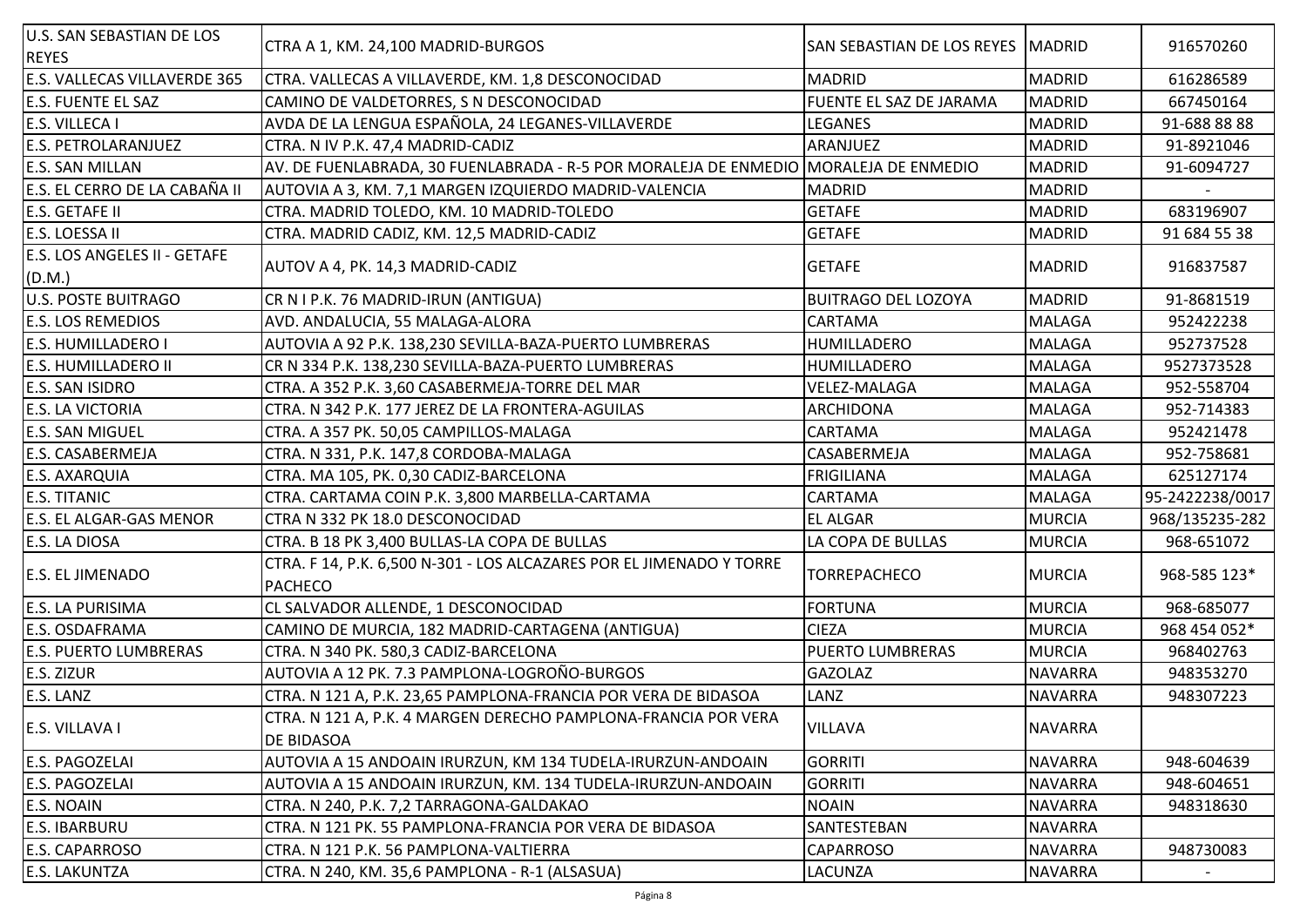| <b>E.S. VILLAVA II</b>              | CTRA. NAC. 121, PK. 4 MARGEN IZQ. PAMPLONA-FRANCIA POR VERA DE  |                              |                   |                 |
|-------------------------------------|-----------------------------------------------------------------|------------------------------|-------------------|-----------------|
|                                     | <b>BIDASOA</b>                                                  | <b>VILLAVA</b>               | <b>NAVARRA</b>    |                 |
| <b>E.S. VELASCO</b>                 | AV DE SANTIAGO, 174 BENAVENTE-SANTIAGO DE COMPOSTELA            | ORENSE                       | <b>ORENSE</b>     | 988-215649      |
| <b>E.S. PITEIRA CIBEIRA</b>         | CR N 541, P.K. 27.6 ORENSE-PONTEVEDRA                           | <b>CARBALLINO</b>            | <b>ORENSE</b>     | 988-270635      |
| <b>E.S.SALUSTIANO GLEZ. SUAREZ</b>  | CL MANUEL QUIROGA, 50 DESCONOCIDAD                              | EL BARCO DE VALDEORRAS       | <b>ORENSE</b>     | 988-320288      |
| <b>E.S. DACON-MASIDE</b>            | CTRA. N 541 P.K. 24,7 ORENSE-PONTEVEDRA                         | <b>MASIDE</b>                | <b>ORENSE</b>     | 988275064       |
| <b>E.S. VILLAVIEJA</b>              | CTRA. N 525 P.K. 118,700 BENAVENTE-SANTIAGO DE COMPOSTELA       | LA MEZQUITA                  | <b>ORENSE</b>     | 988-425592/3514 |
| <b>E.S. DON FRANQUE, S.L.</b>       | PG. PEREIRO DE AGUIAR, PARCELA S 2 DESCONOCIDAD                 | PEREIRO DE AGUIAR            | <b>ORENSE</b>     | 988 256 336     |
| E.S. PUERTA DE LA MONTAÑA           | AUTOVIA A 67 SALIDA 94 PALENCIA-SANTANDER                       | ALAR DEL REY                 | <b>PALENCIA</b>   | 979133644       |
| <b>E.S. GRIJOTA - HIDIFER</b>       | CTRA. C 615, PK. 6,2 PALENCIA-RIAÑO                             | <b>GRIJOTA</b>               | <b>PALENCIA</b>   | 979837183       |
| <b>E.S. VILLODRIGO</b>              | CR N 620 KM. 43 BURGOS-PORTUGAL POR SALAMANCA                   | <b>VILLODRIGO</b>            | <b>PALENCIA</b>   | 947-163002      |
| <b>E.S. SANDINO</b>                 | CTRA N 620 PK 43.0 BURGOS-PORTUGAL POR SALAMANCA (ANTIGUA)      | <b>VILLODRIGO</b>            | <b>PALENCIA</b>   | 947-166002      |
| <b>E.S. EL CANTO</b>                | AUTOVIA A 62 (E 80), PK. 64,3 BURGOS-PORTUGAL POR SALAMANCA     | TORQUEMADA                   | <b>PALENCIA</b>   | 979-800088      |
| <b>E.S. AGUILAR DE CAMPOO</b>       | PG. II CL HORNEROS, PARCELA 42 DESCONOCIDAD                     | <b>AGUILAR DE CAMPOO</b>     | <b>PALENCIA</b>   | 667705219       |
| <b>E.S. CAMBADOS</b>                | AVDA. DE VILAGARCIA, 89 VILLAGARCIA DE AROSA-CAMBADOS           | <b>CAMBADOS</b>              | <b>PONTEVEDRA</b> | 670265535       |
|                                     | CTRA. C 550 (PONTEVEDRA O'GROVE), PK 10 PONTEVEDRA-EL GROVE POR | RAJO                         |                   |                 |
| E.S. RAXO                           | <b>LA COSTA</b>                                                 |                              | <b>PONTEVEDRA</b> | 986740009       |
| <b>E.S. SILLEDA</b>                 | CR N 525 P.K. 624,400 BENAVENTE-SANTIAGO DE COMPOSTELA          | <b>SILLEDA</b>               | PONTEVEDRA        | 986-580288/1222 |
| E.S. EXGA-VIGO                      | AV. DE MADRID, 73 DESCONOCIDAD                                  | <b>VIGO</b>                  | <b>PONTEVEDRA</b> | 986-279475      |
| <b>E.S. VILABOA</b>                 | CTRA. N 550 PK. 130,950 LA CORUÑA-TUY                           | <b>VILABOA</b>               | <b>PONTEVEDRA</b> | 986708353       |
| <b>E.S. XESTEIRA DE CARBURANTES</b> | URB.MONTEPORREIRO.CL.ITALIA PARC. C 1 DESCONOCIDAD              | <b>PONTEVEDRA</b>            | <b>PONTEVEDRA</b> | 629774597       |
| <b>E.S. EXGA</b>                    | CTRA. N 120, P.K. 660 LOGROÑO-VIGO                              | <b>TAMEIGA</b>               | PONTEVEDRA        | 986-332111      |
| <b>E.S. LA PEDRESINA II</b>         | CTRA. N 620 P.K. 351,500 BURGOS-PORTUGAL POR SALAMANCA          | <b>FUENTES DE OÑORO</b>      | SALAMANCA         | 923473154       |
| <b>E.S. CARBURANTES PRIETO</b>      | CTRA. N 630, P.K. 423.9 GIJON-SEVILLA                           | PEÑACABALLERA                | SALAMANCA         | 923-414180      |
| E.S. MARTIN DE YELTES I (D.M.)      | CTRA. A 62 PK. 297 BURGOS-PORTUGAL POR SALAMANCA                | <b>MARTIN DE YELTES</b>      | SALAMANCA         | 923440994       |
| E.S. MARTIN DE YELTES II (D.M.)     | CTRA. A 62 PK. 297 BURGOS-PORTUGAL POR SALAMANCA                | <b>MARTIN DE YELTES</b>      | SALAMANCA         | 923-440766      |
| <b>E.S. LA MAYA</b>                 | CTRA. A 66 PK. 375 GIJON-SEVILLA                                | MONTEJO DE SALVATIERRA       | SALAMANCA         | 923088927       |
| <b>E.S. AREA DE SERVICIO</b>        |                                                                 |                              |                   |                 |
| <b>MACHACON</b>                     | CTRA. A 50 SALIDA 86 PG 502 PARC. 215 AVILA-SALAMANCA           | MACHACON                     | <b>SALAMANCA</b>  | 649806554       |
| <b>E.S. 5 PEREZ SANTIAGO</b>        | CTRA. C 72 P.K. 8 DESCONOCIDAD                                  | <b>LEDESMA</b>               | <b>SALAMANCA</b>  | 923-570320      |
| E.S. MANUEL GOMEZ GLEZ.             | CTRA. SA 512, P.K. 53.4 SALAMANCA-RIOMALO DE ABAJO (L.P. CON    | <b>LINARES DE RIOFRIO</b>    | SALAMANCA         | 923-416171      |
| <b>E.S. COLMENERO</b>               | CR N 620 P.K. 291,600 BURGOS-PORTUGAL POR SALAMANCA             | LA FUENTE DE SAN ESTEBAN     | SALAMANCA         | 923-440284      |
| <b>E.S. CASTILLEJO DE MESLEON-</b>  |                                                                 |                              |                   |                 |
| <b>BUQUERIN</b>                     | CTRA. NAC. I, PK. 107 MADRID-BURGOS                             | <b>CASTILLEJO DE MESLEON</b> | <b>SEGOVIA</b>    | 656305095       |
| <b>E.S. SAN ARCADIO</b>             | CTRA. SE 430 P.K. 34.1 PALMA DEL RIO-OSUNA                      | <b>OSUNA</b>                 | <b>SEVILLA</b>    | 954-810016      |
| <b>E.S. AEROPUERTO</b>              | CTRA. R 4, P.K. 534.8 MADRID-CADIZ                              | SEVILLA                      | <b>SEVILLA</b>    | 627542393       |
| E.S. EMILIO                         | CTRA. A 362, KM. 4,2 UTRERA- LOS PALACIOS Y VILLAFRANCA         | <b>UTRERA</b>                | <b>SEVILLA</b>    |                 |
| <b>E.S. MOGOLLON</b>                | CTRA NAC. IV MADRID CADIZ P.K. 529 MADRID-CADIZ                 | LA RINCONADA                 | <b>SEVILLA</b>    | 95-4253796      |
| <b>E.S. PUERTO SEVILLA</b>          | CTRA DE LA ESCLUSA, 10 (PUERTO OESTE) CIRCUNVALACION DE SEVILLA | SEVILLA                      | SEVILLA           | 954-450163      |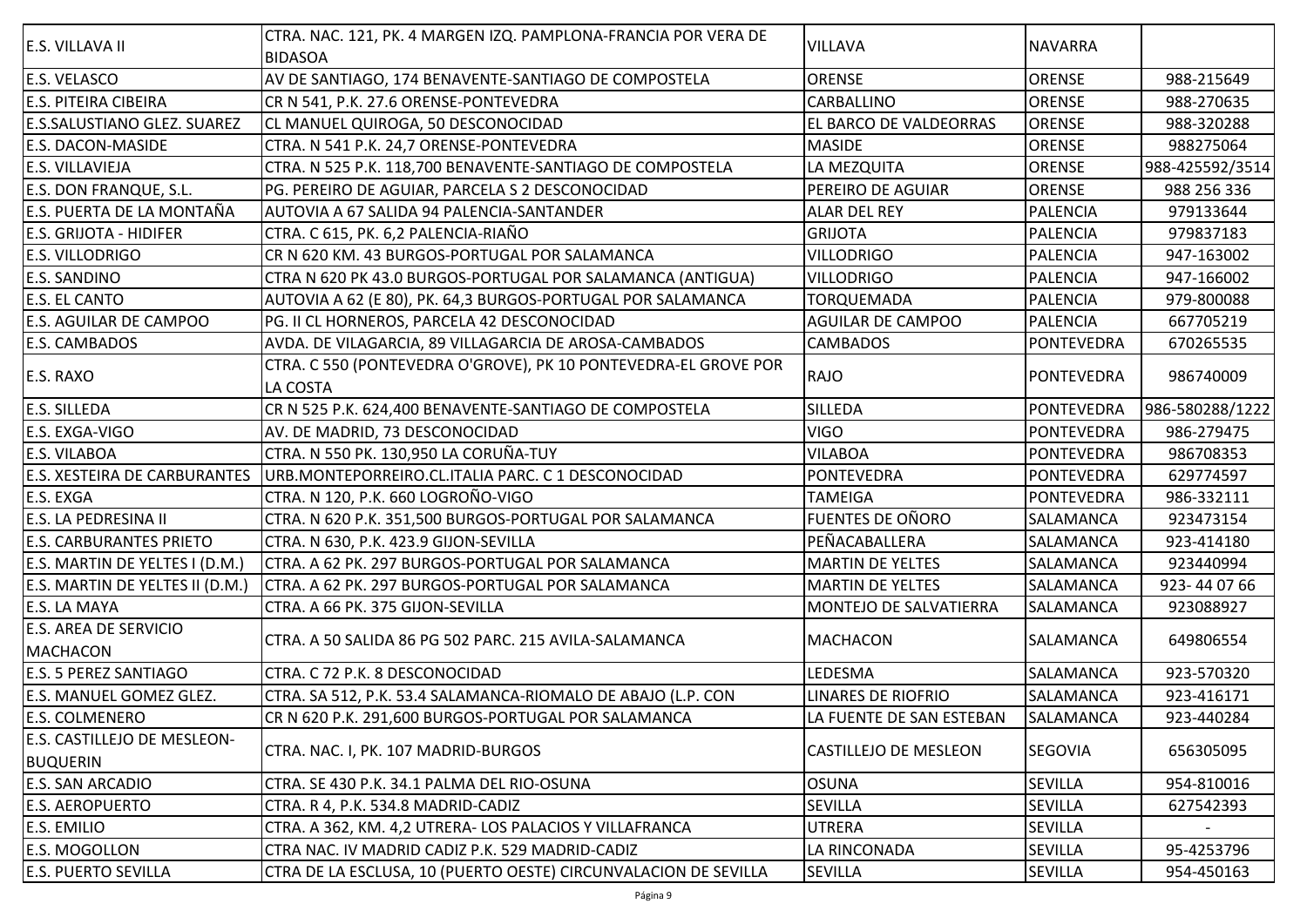| <b>E.S. EL MARQUES</b>          | AUTOVIA A 92 PK. 96.700 SEVILLA-BAZA-PUERTO LUMBRERAS          | <b>AGUADULCE</b>               | <b>SEVILLA</b>   | 954816678/79/80 |
|---------------------------------|----------------------------------------------------------------|--------------------------------|------------------|-----------------|
| E.S. APOLO XV, S.L.L.           | CTRA. MADRID CADIZ, KM. 482 MADRID-CADIZ                       | LA CAMPANA                     | <b>SEVILLA</b>   | 954199954       |
| <b>E.S. BUGANVILLA</b>          | CR N IV, P.K. 524 MADRID-CADIZ                                 | <b>CARMONA</b>                 | <b>SEVILLA</b>   | 954-259039      |
| <b>E.S. EL RONQUILLO</b>        | CTRA. N 630, KM. 769,3 GIJON-SEVILLA                           | <b>EL RONQUILLO</b>            | <b>SEVILLA</b>   | 618811877       |
| <b>E.S. MARIA AUXILIADORA</b>   | CTRA SE 220 P.K. 14,6 LA CAMPANA-FUENTES DE ANDALUCIA          | <b>FUENTES DE ANDALUCIA</b>    | <b>SEVILLA</b>   | 95-4838200      |
| <b>E.S. EL PILAR</b>            | CTRA. N 334 P.K. 5,700 SEVILLA-BAZA-PUERTO LUMBRERAS           | SEVILLA                        | <b>SEVILLA</b>   | 954-513269      |
| <b>E.S. VENTA NUEVA</b>         | CTRA N 122 PK 184.3 ZARAGOZA-PORTUGAL                          | ALDEHUELA DE CALATAÑAZOR SORIA |                  | 659504750       |
| E.S. EL BURGO DE OSMA-          | CTRA. N 122 PK.219 FRONTERA PORTUGAL - SORIA                   |                                | <b>SORIA</b>     |                 |
| <b>BUQUERIN</b>                 |                                                                | <b>BURGO DE OSMA</b>           |                  | 699164651       |
| <b>E.S.VILAVERD</b>             | CTRA. C 240, P.K. 32,100 SALOU-RIBERA D'URGELLET               | <b>VILAVERT</b>                | <b>TARRAGONA</b> | 664 032 367     |
| E.S. L'ARBOC                    | CTRA. N 340 P.K. 1202 CADIZ-BARCELONA                          | <b>ARBOS</b>                   | <b>TARRAGONA</b> | 934005070       |
| <b>E.S. PARKING VALLS</b>       | CL. BLANQUERS, 51 55 DESCONOCIDAD                              | <b>VALLS</b>                   | <b>TARRAGONA</b> | 607706419       |
| <b>E.S. AREA CAMBRILS</b>       | CTRA. MONTBRIO DEL CAMP (T 312), KM. 2,2 CAMBRILS-MONTBRIO DEL |                                |                  |                 |
| <b>COOPERATIVA</b>              | <b>CAMP</b>                                                    | <b>CAMBRILS</b>                | <b>TARRAGONA</b> | 673037686       |
| <b>E.S. EL CAMPOFRIO</b>        | CTRA. N 234 P.K. 141 SAGUNTO-BURGOS                            | <b>CELLA</b>                   | <b>TERUEL</b>    | 619824320       |
| <b>E.S. AGUAVIVA</b>            | CTRA. TE 830 P.K. 39.700 ALCORISA-MORELLA POR MAS DE LAS MATAS | <b>AGUAVIVA</b>                | <b>TERUEL</b>    | 978848272 *     |
| <b>E.S. PUEBLA DE VALVERDE</b>  | CTRA. A 23 PK. 100 SAGUNTO-SOMPORT (AUTOVIA LEVANTE-ARAGON)    | LA PUEBLA DE VALVERDE          | <b>TERUEL</b>    | 978720326       |
| <b>E.S. EL CRUCE DE CEDILLO</b> | CTRA. CM 4004, P.K. 17 OCAÑA-VALMOJADO                         | <b>CEDILLO DEL CONDADO</b>     | <b>TOLEDO</b>    | 925-558090      |
| E.S. TALAVERA DE LA REINA       | AV. PARQUE COMERCIAL EL GOLF MADRID-CADIZ (ANTIGUA)            | TALAVERA DE LA REINA           | <b>TOLEDO</b>    |                 |
| E.S. SESEÑA                     | CTRA. CM 4010 C V CAMINO VENTORRILLO SESEÑA-ILLESCAS           | SESEÑA                         | <b>TOLEDO</b>    | 683196904       |
| <b>E.S. TORREHIERRO I</b>       | CTRA. R 5, P.K. 118,100 MARGEN DCHO. MADRID-BADAJOZ (ANTIGUA)  | TALAVERA DE LA REINA           | <b>TOLEDO</b>    |                 |
| <b>E.S. SENDRA SOLBES</b>       | CTRA. N 340 PK 24,800 CADIZ-BARCELONA                          | <b>SAGUNTO</b>                 | <b>VALENCIA</b>  | 96-2660026      |
| <b>E.S. BETERA SOS BUTANO</b>   | CTRA. V 6044, PK. 10.40 BURJASOT-TORRES TORRES                 | <b>BETERA</b>                  | <b>VALENCIA</b>  | 670055054       |
| <b>E.S. MONTIVER</b>            | AUTOP. N 340 PK 25.8 CADIZ-BARCELONA                           | <b>SAGUNTO</b>                 | VALENCIA         | 96-2660020      |
| <b>E.S. EL RIBASSAL</b>         | CR C 3316 VILLENA ALCUDIA PK 26,300 ONTENIENTE-VILLENA         | <b>BOCAIRENTE</b>              | <b>VALENCIA</b>  | 96-2905139      |
| <b>E.S. COOP. VITIVINICOLA</b>  | CTRA. VV 1022 PK 9,100 C-322 - C-320 POR BENIGANIM             | PUEBLA DEL DUC                 | <b>VALENCIA</b>  | 96-2250017      |
| <b>E.S. TUEJAR</b>              | CR C 234 P.K. 73,465 VALENCIA-L.P. CON CUENCA POR LLIRIA       | <b>TUEJAR</b>                  | <b>VALENCIA</b>  | 670055054       |
| <b>E.S. ALBORAIA SOS BUTANO</b> | CTRA. VV 7002, PK. 4.300 ALBORAYA-PORT SAPLAYA                 | <b>ALBORAYA</b>                | VALENCIA         | 670055054       |
| <b>E.S. NAVARRO II</b>          | CR TURIS SILLA P.K. 25 TURIS-SILLA                             | <b>ALCACER</b>                 | <b>VALENCIA</b>  | 96-1231029      |
| <b>E.S. NAVARRO</b>             | CRTA. TURIS SILLA KM. 25 V 3065 TURIS-SILLA                    | <b>ALCACER</b>                 | <b>VALENCIA</b>  | 96-1221125      |
| <b>E.S. XATIVA</b>              | CR SIMAT, S N. DESCONOCIDAD                                    | <b>JATIVA</b>                  | <b>VALENCIA</b>  | 902-020177 *    |
| E.S. BALCON DEL JUCAR           | CTRA.N 340, P.K. 858 ALMANSA-XATIVA-VALENCIA                   | <b>ALBERIQUE</b>               | <b>VALENCIA</b>  | 96 2443778      |
| <b>E.S. ALBERIQUE II</b>        | CTRA. CV 550, P.K. O. ENLACE N 340 ALMANSA-XATIVA-VALENCIA     | ALBERIQUE                      | <b>VALENCIA</b>  | 962442343       |
| <b>E.S. PISTA DE SILLA</b>      | CTRA. N 322 PK. 275.8 CARTAGENA-VALENCIA                       | <b>SILLA</b>                   | VALENCIA         | 9612211225      |
| <b>E.S. XIRIVELLA</b>           | AVDA CAMI NOU ESQ.CAMI DE LA RAMBLETA DESCONOCIDAD             | CHIRIVELLA                     | VALENCIA         | 670055054       |
| <b>E.S. ONTENIENTE</b>          | AVDA. DEL TEXTIL, S N DESCONOCIDAD                             | <b>ONTENIENTE</b>              | VALENCIA         | 962905139       |
| <b>E.S. VENTORRILLO</b>         | CTRA. CV 320 PK. 5.9 SAGUNTO-ALGIMIA DE ALFARA                 | <b>SAGUNTO</b>                 | <b>VALENCIA</b>  | 606372420       |
| <b>E.S. LA SENYERA</b>          | CTRA. A3 PK. 332.9 MADRID-VALENCIA                             | <b>CUART DE POBLET</b>         | VALENCIA         | 96-1920733      |
| E.S. EL LAGO                    | CR M 332, P.K. 246.200 CARTAGENA-VALENCIA                      | <b>SILLA</b>                   | VALENCIA         | 96-1219538      |